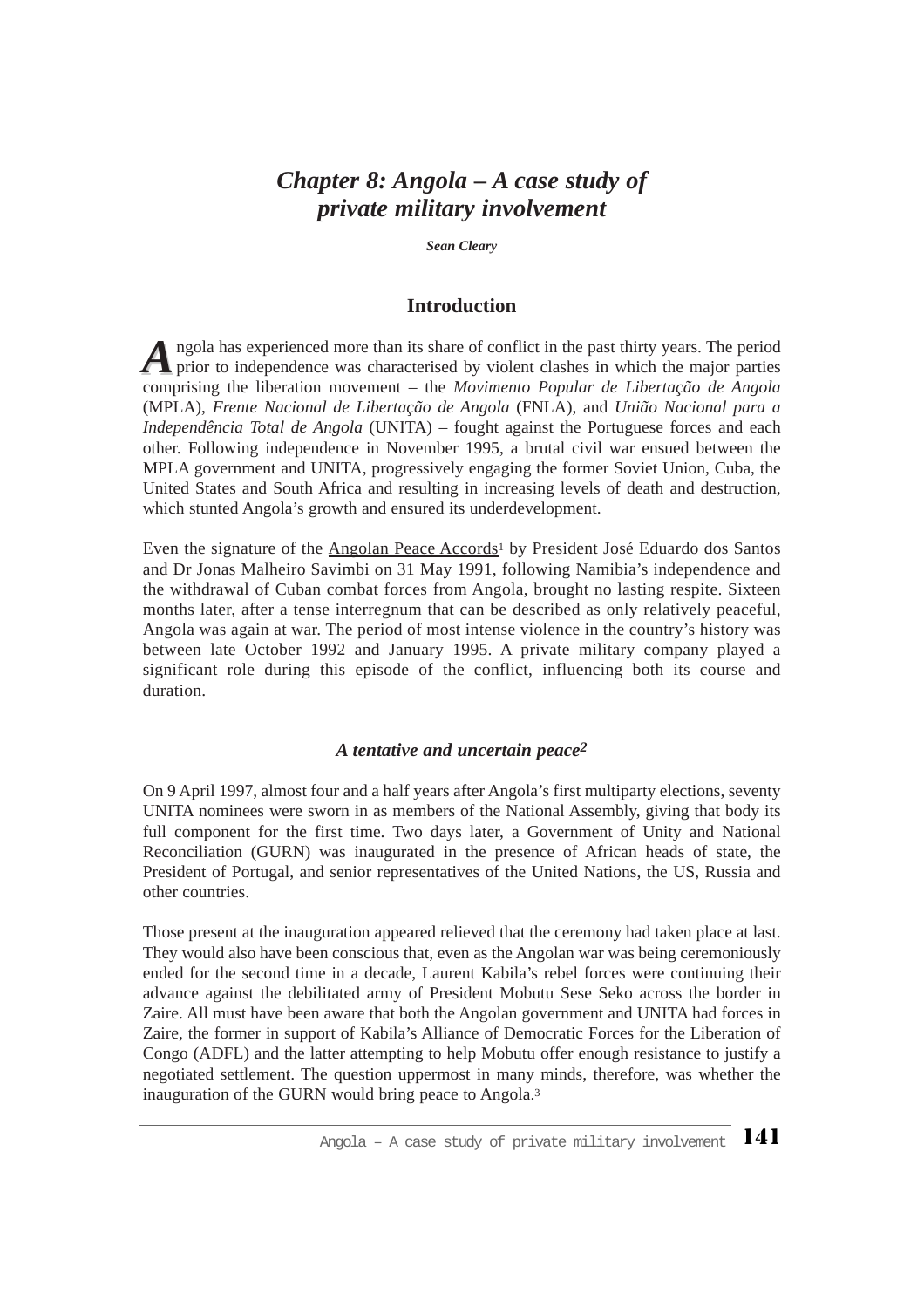## **Historical overview**

Policy-makers, economists, academics and commentators, whether concerned with African foreign policy issues and conflict management, or interested in advancing the integration of the Southern African Development Community (SADC), have long shared the frustration of those directly concerned with resolving the protracted and apparently intractable Angolan conflict.

### *Foreign engagement*

Three South African National Party governments, the ANC (until Mr Mandela's assumption of office) and South Africa's first democratic government since then, have grappled with the challenges of Angola's transition from a Portuguese 'overseas territory' to an independent state at war. Nor were they the only ones engaged: Angola has played a major role in Portugal's modern history, eventually affirming the latter's identity as a European, rather than a Luso-African state. It defined and tested the limits of Cuba's commitment to socialist internationalism and afforded combat experience to many units of its armed forces. It represented a southern beachhead in Brezhnev's drive into the Third World to exploit US weakness after Watergate and Vietnam, at the height of Moscow's effort to advance the 'world revolutionary process' through the encouragement of the 'national liberation movement' in the non-industrialised world.

Washington's engagement with Angola, given the nature of its political process, was less consistent. It became an icon in the Ford Administration's efforts to reassert the President's authority to direct foreign policy. Under President Carter, the US government, desiring *détente* with Moscow, seeking friendship with 'black' Africa and convinced of Pretoria's moral turpitude, suggested that the Cubans were a stabilising force in Angola, deterring a South African invasion. Reagan's victory over Carter in November 1981 brought the Republicans back to power not only in the White House, but with a majority in the Senate as well. This set the stage for a modest, ostensibly covert, though widely discussed, military support programme for UNITA,4 administered by the CIA. It continued until mid-1991 and was followed by an electoral support programme to help UNITA convert to a political party participating in national elections.

In addition to these direct interventions, Angola's modern history has also seen the engagement of the Organisation of African Unity (OAU), the UN, the Front-Line States (FLS), Morocco, Senegal, Côte d'Ivoire, the former Zaire and various Arab states committed to an anti-communist stance.

## *Angolan fissures*

To suggest, however, that the Angolan civil war was driven exclusively by foreign ideological agendas would be to misrepresent the conflict and would fail to explain why a solution has proved elusive even after the withdrawal of Soviet, US, Cuban and South African support for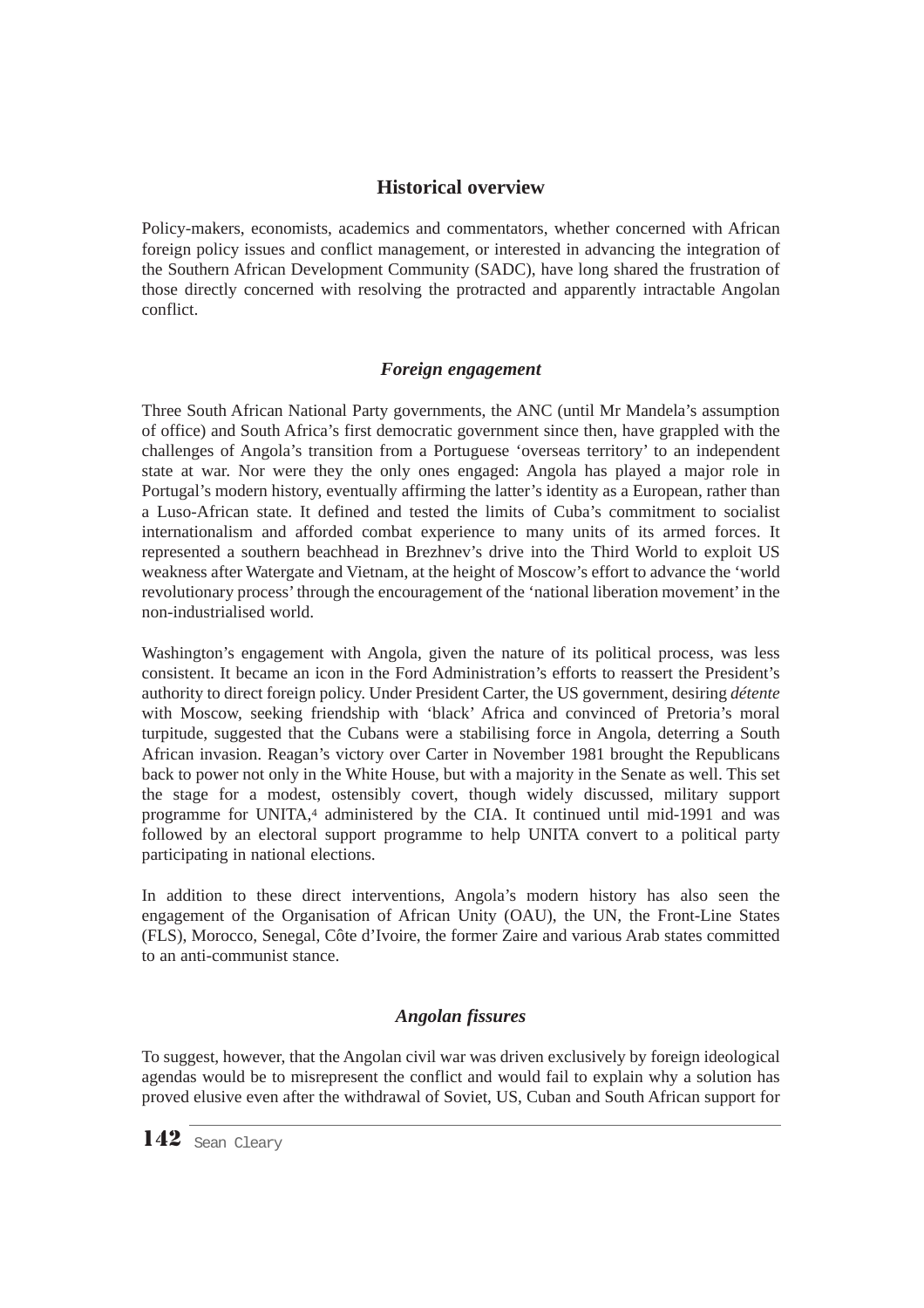the warring parties. This answer must be sought in Angola's experience of Portuguese rule. Portugal's subjugation of Angola's indigenous peoples was effected chiefly by conquest and fuelled by slavery. Between 1580 and 1680, some 1 500 000 slaves are said to have been exported from Angola to Brazil. The slave trade continued until 1878, by which time perhaps 3 000 000 Angolans had been transported abroad, and was followed by a system of indentured labour enabling metropolitan Portuguese who had settled on the rich farmland of Angola, to have access to workers at minimal cost.

Many of Angola's indigenous peasants were dispossessed<sup>5</sup> of their land and forced into contract labour, either as farm workers or unskilled industrial workers. Portugal's own capital shortage, however, precluded its engagement in effective capital formation in Angola, a function undertaken by other investors.

Over time, Portuguese private and corporate entrepreneurs established significant agricultural landholdings. A burgeoning manufacturing sector developed out of these activities, focused on food processing, textiles and clothing, with most surplus production being exported to the metropole.

Portuguese colonial possession thus resulted in the formation of three distinct classes among indigenous Angolans: a *petit bourgeoisie* comprising intellectuals and commercial traders,<sup>6</sup> a near-proletariat divided into industrial and agrarian components, and the residual peasantry whose members were engaged in subsistence agriculture and were seen as a source of contract labour by the industrial and agrarian bourgeoisie*.* Even in the last decade of Portugal's occupation of Angola, the government provided almost no education or health services for the indigenous people outside the main cities. Such services as were available for *indigenados* in rural areas were provided by missionaries (Catholic and Protestant) and private landowners.

The emergence of Angola's three 'liberation movements' in the 1950s and 1960s, reflected this pattern of colonial development.

- The MPLA was founded by the educated left-wing, urban élite concentrated in Luanda. Its leadership culture was (and is) Luso-African; its leading cadres were seminarians educated in Catholic schools, or other *assimilados*, with a high percentage of *mestiços,* some of whom received higher education in Portugal before independence and in Eastern Europe thereafter. Its limited rural base was essentially Kimbundu.
- The FNLA, out of which UNITA was later born, in its guise as GRAE (Revolutionary Angolan Government in Exile), was pre-eminently a Bakongo movement, led by Holden Roberto, the brother-in-law of Mobutu. The FNLA was originally rural in character, although many members later gravitated to the northern coastal cities, where they came to be reviled as *Zairenses*, envied for their trading skills and mistrusted for their good French, clumsy Portuguese and distinctive style.
- UNITA was founded in 1966 by Savimbi on a peasant, largely Ovimbundu base, although its founding took place in Chokwe territory and its leadership structures have always included Cabindans, Bakongo, Lunda-Chokwes, Nganguelas and others. Moreover, its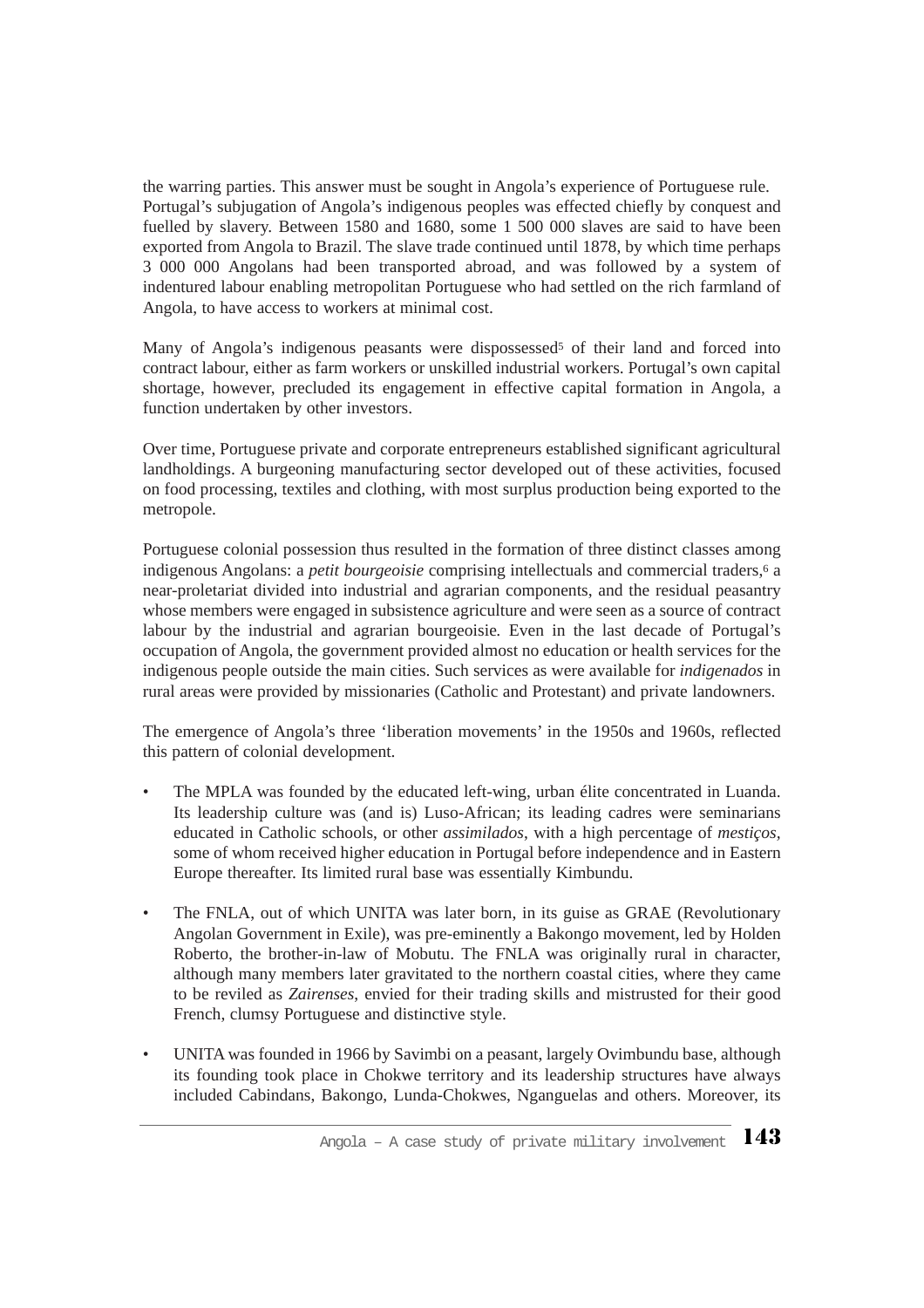support in Bakongo areas grew strongly in recent years, as that of the FNLA declined. Its institutional culture is rural-traditional African, in contradistinction to the MPLA's urban, Luso-African character.

The Angolan urban élite of the coastal corridor, many of whom are traditionally supporters of the MPLA, are the products of the Portuguese colonial administrative culture. The more promising *assimilados* were seen as the natural partners and, later, heirs of the Portuguese, succeeding them as cultural surrogates after Lisbon's disorganised withdrawal from Angola in 1975. Their sense of superiority to the Ovimbundu of the central plateau, whose economic roles were menial in colonial times and have continued to be since independence, is palpable even today.

Political mobilisation among the urban élite since 1975 has been a function of this feeling of superiority to, and fear of the *pretos/mutumbas* (pejorative terms for non-*assimilado* black Angolans), whose resentment of the domination of the *mulatos* and *Luandenses* has fuelled UNITA's campaign against the MPLA since 1975. It will be impossible to build a sustainable peace in Angola without confronting this core reality.

There is, as such, no Angolan nation. The élite of Luanda have an exclusive concept of their Angolan identity that is chillingly similar to that of the majority of South African whites a decade ago. UNITA's resentment of Luanda's domination has often boiled over into racist outbursts against *brancos* and *mulatos*. The antagonism of each side to the 'other', apparent when their diplomatic guards are down, can be frightening. The challenge of overcoming deep-rooted resentments, fears and suspicions, defining common visions, developing common values and building a nation, still lies ahead in Angola.

## *The Bicesse Accords*

Angola's move toward peace in 1989-91 was not indigenously motivated. Neither side had a desire to reach out to the other. The peace accords were the product of a compact between the superpowers after Gorbachev's accession to the Soviet leadership, based on their understanding that their proxy confrontations were counterproductive, in Afghanistan especially, but also in Central America and Angola.

The first phase of the movement towards peace was thus the agreement in the trilateral talks between Angola, South Africa and Cuba, facilitated by then US Assistant Secretary of State, Chester Crocker, with the discreet assistance of the USSR, to link the withdrawal of Cuban combat troops from Angola to Namibia's independence. South Africa's withdrawal from Angola and Namibia and its cessation of military assistance to UNITA, were the *quid pro quo* for Castro's withdrawal of his Cuban combat troops and logistic specialists from Angola.7

The object of the New York Accord, signed on 22 December 1988,<sup>8</sup> was to bring Namibia to sovereign independence and progressively deprive the warring Angolan parties of the external resources that had sustained the civil war throughout the 1980s. Neither Washington, which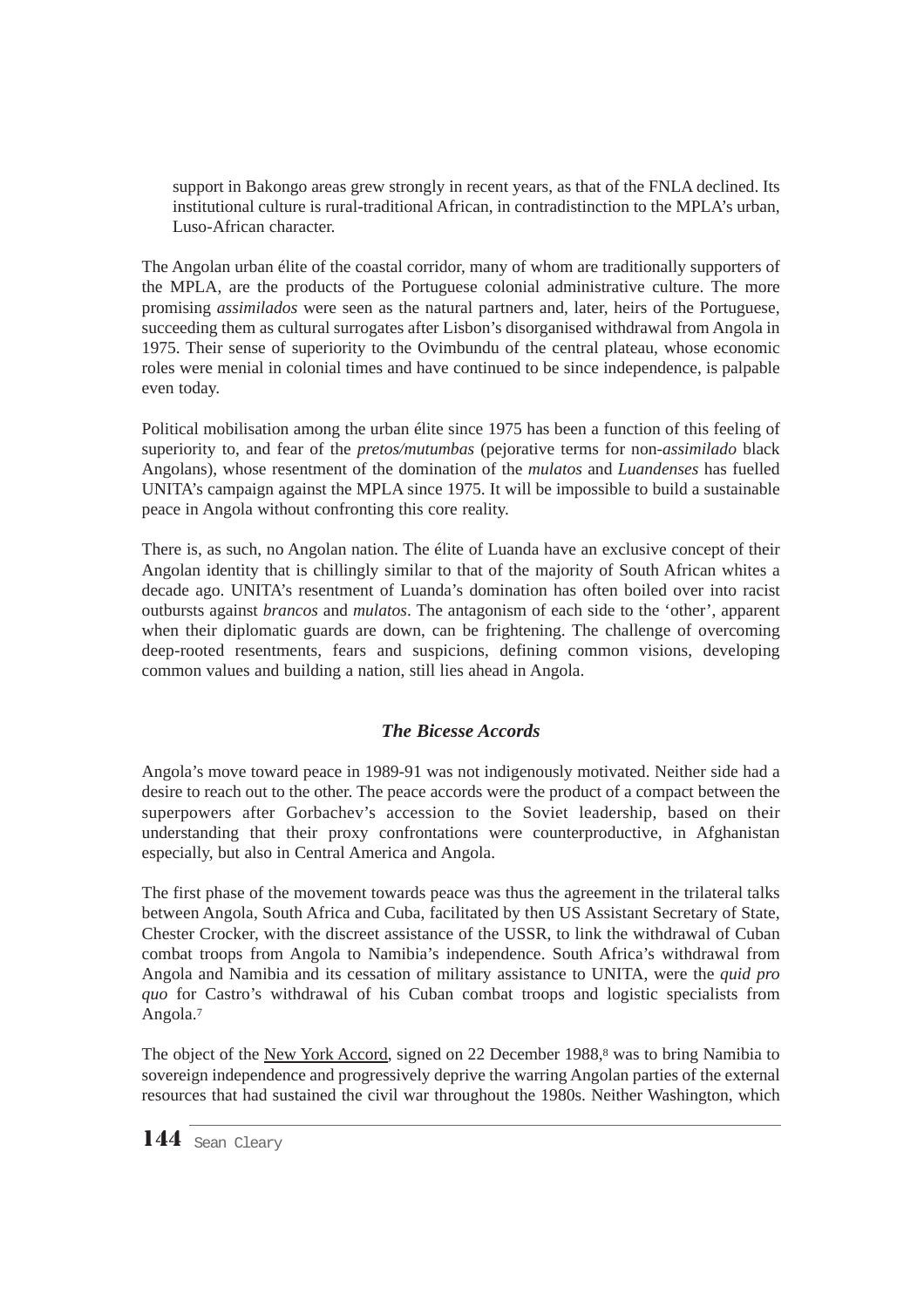had supported UNITA since 1985, nor Moscow, with its long ties to the MPLA, intended that its protégé should be defeated on the battlefield; both had agreed by then, in the interests of a wider *détente,* that a political solution was needed to the military conflict to which each had contributed.

In 1989, the Portuguese government, sensing an opportunity to play a decisive role in a territory of great economic and emotional importance to it, offered its services to both Angolan parties as mediator. The troika of observer nations were composed of the Portuguese mediator and representatives of the US and Russia, joined in an awkward endeavour to protect and advance their own national interests, while bringing an end to the Angolan war. These negotiations led to an agreement that a Joint Political-Military Commission (JPMC), comprising representatives of the Angolan government, UNITA and the three observer nations, would oversee the transition to elections after the cease-fire had taken effect.

The Bicesse Accords of 1991 relieved Angolans of the shocks of war for sixteen months between June 1991 and early October 1992. Deep-seated mutual suspicion, inadequate management of the challenges of the pre-electoral period, exploitation by both the Angolan government and UNITA of the inability of the UN observer mission to effect compliance with the provisions of the Accords, and electoral manipulation led to resumption of the civil war. The Guardian later described the disastrous performance of the international community as an attempt to *"… get peace on the cheap."*

The UN had a tiny team of military monitors (UNAVEM I) in Angola since early 1989 to observe the progressive withdrawal of Cuban troops. The UN, however, was drawn into the JPMC as an observer and charged to monitor the two Angolan parties' compliance with their undertakings. Until just before the elections, UNAVEM II's resources throughout Angola were limited to 350 unarmed military observers, 130 unarmed police observers and 100 electoral observers; the last increased to 400 during the actual elections.9

#### *Second civil war*

The second phase of armed conflict began at the end of October 1992 and lasted officially until 20 November 1994, when the Lusaka Protocol was signed in the Zambian capital on behalf of, but not by President dos Santos and Dr Savimbi, the latter fearing for his life if he left his safe haven near Huambo. Negotiating the Protocol had taken just over a year, following the announcement of UNITA's unilateral cease-fire in Abidjan on 14 September 1993, and was marked by the relentless energy of the new UN Special Representative, Mâitre Alioune Blondin Bêye from Mali; the introduction of a US Special Envoy with experience of both Southern African and Middle Eastern conflict, former Ambassador to Zambia, Paul Hare; and, on the margins, sympathetic interest by the ANC hierarchy in South Africa.

The success of these negotiations, after the failure of earlier attempts by the UN to broker peace – in Namibe in south-west Angola (November 1992), Addis Ababa (January and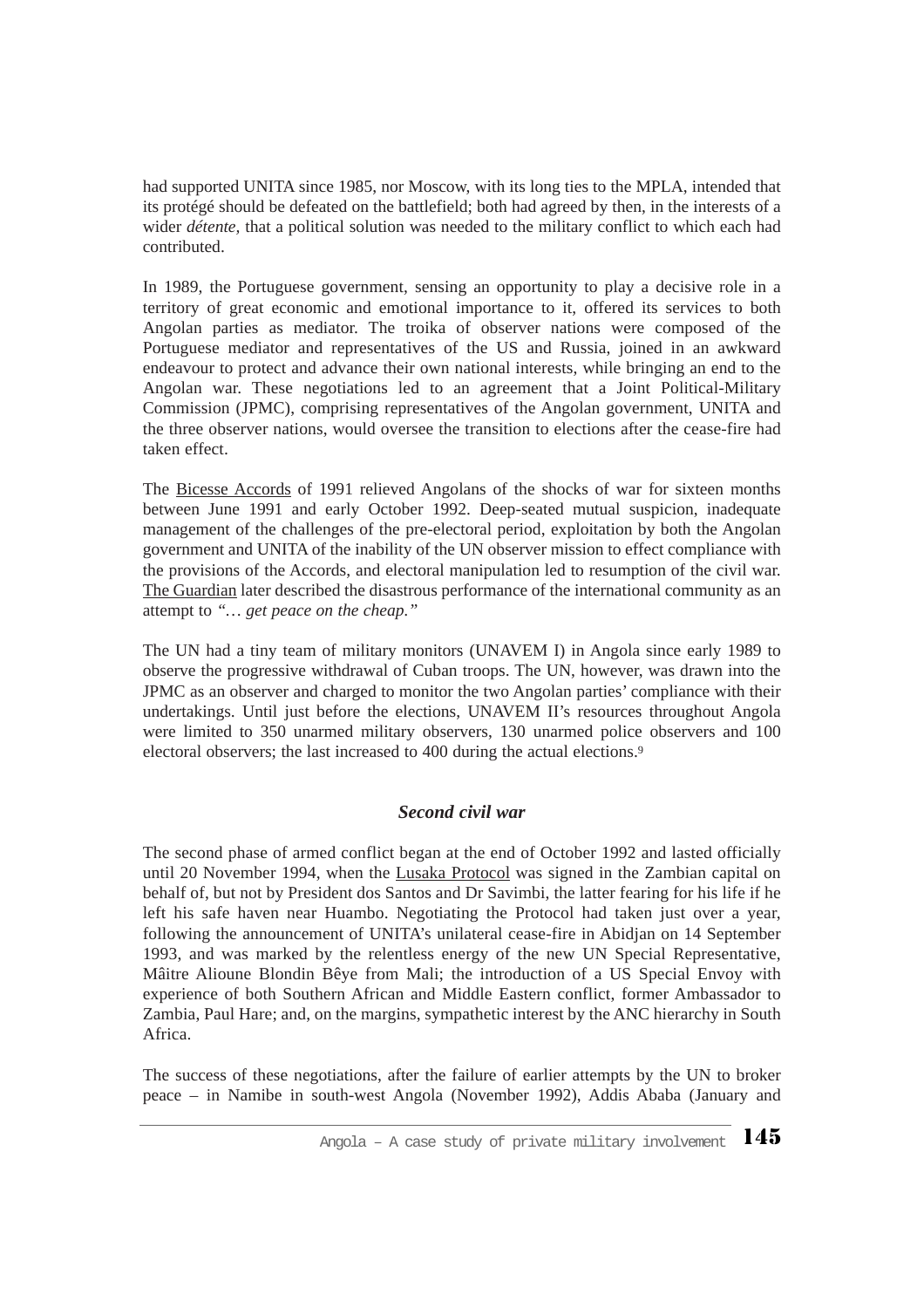February 1993) and Abidjan (April to May 1993) – was due largely to the frenetic persistence of Bêye, and the dogged serenity of Hare.

Following the signature of the cease-fire and the Protocol, however, the *Forças Armadas Angolanas* (FAA) – supported since September 1993 by former South African forces on mercenary contract (including elements of 32 Battalion and Koevoet assembled and led by field grade special forces officers) – continued their advances for several months against UNITA positions in Huambo and Uíge provinces in an effort to eliminate UNITA's military capability. Savimbi's decision to abandon the city of Huambo in November 1994 without offering resistance frustrated this attempt, leaving both FAA and FALA (UNITA's military wing) units largely intact and deeply suspicious of the intentions of the other.

Although one may be sceptical of the UN's lamentations early in 1994 that the new phase of the war was killing 1 000 Angolans every day, it is clear that more than 500 000 died during the two years of resumed hostilities: the ethnic cleansing of Ovimbundu and Bakongo citizens between November 1992 and January 1993; revenge killings by both sides of those suspected of supporting the other in cities which changed hands; as well as from landmines, starvation and disease. More Angolans died as a result of war in the two years between October 1992 and November 1994 than in the sixteen years of conflict before 1991.

The explanation for this lies in the technological sophistication of the newly imported weaponry of the FAA and, to a lesser extent, UNITA (with extraordinary profits and commissions characterising the purchase chains), and the superior efficiency of the private military forces which helped to plan and lead the FAA counterattack against UNITA after Savimbi had announced his unilateral cease-fire in September 1993.10 Unwilling to accept a cease-fire when UNITA effectively controlled four-fifths of Angola, and relieved of the prohibition on arms sales to either Angolan party that had earlier comprised part of the Bicesse Accords, the government simply ignored UNITA's termination of hostilities, disregarded the ensuing peace negotiations in Lusaka and deployed its new weapons and better trained and led forces, along with mercenary special forces units, against cities occupied by UNITA, with devastating effect. Special forces teams were also used against logistical staging points and diamond areas in UNITA hands, providing the basis for the subsequent transfer of 'concessions' to companies associated with Executive Outcomes.<sup>11</sup>

Originally under instructions to defend themselves but not to attack, UNITA commanders, starved of weapons and fuel – the UN Security Council having imposed a prohibition on sales of these items to UNITA, but not to the government's forces – succumbed to pressure. The unilateral cease-fire collapsed and middlemen who were prepared to deal with UNITA made big profits – though on a smaller scale than those supplying the government – from exchanges of weapons, ammunition and fuel for diamonds recovered from areas under UNITA's control. The war became one of attrition throughout much of 1994, with each side systematically shelling or bombing cities held by the other.12

What little was left of Angola's economy after almost sixteen years of civil war was destroyed between 1992 and the end of 1994. The GDP declined by seventy per cent over three years;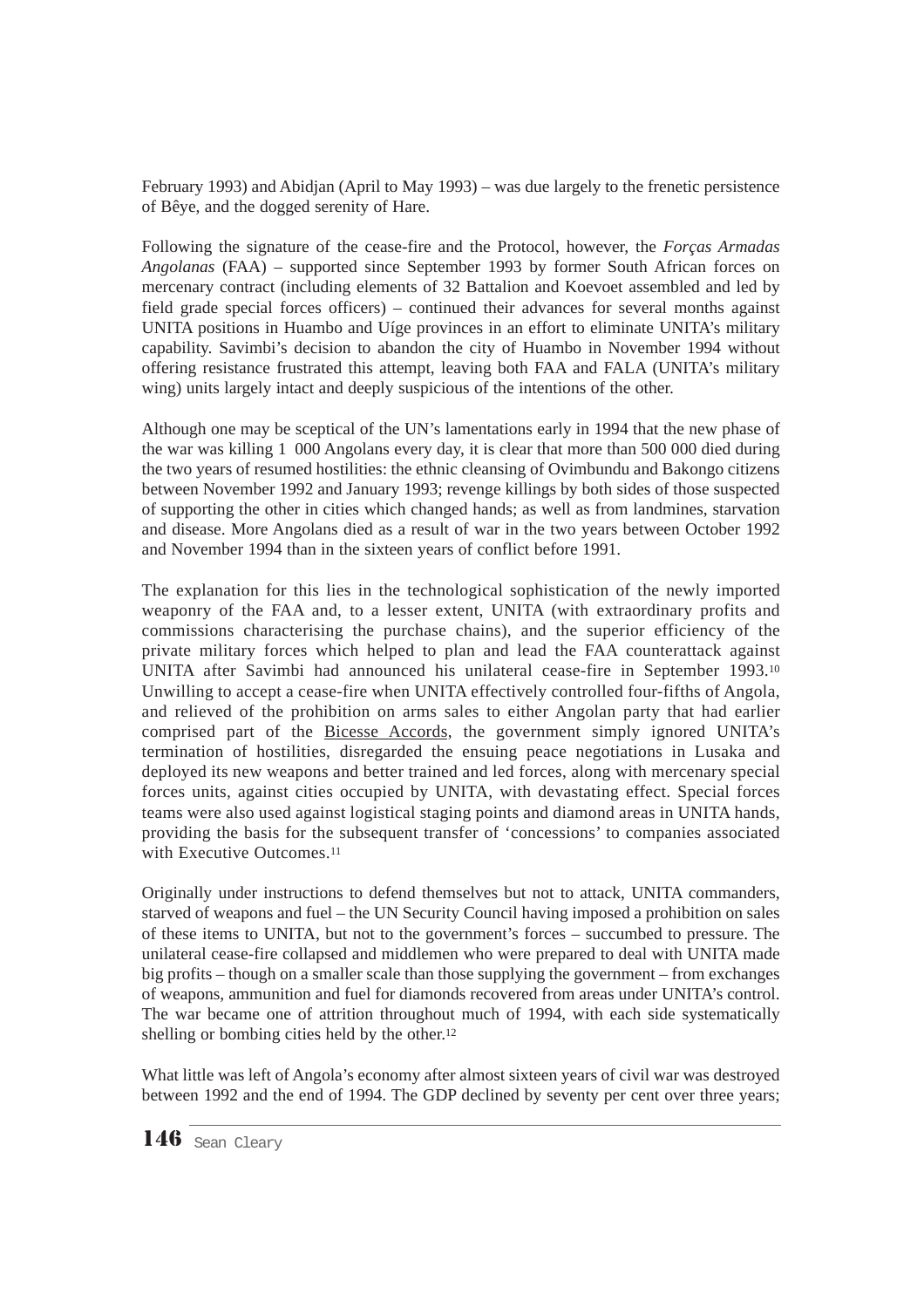total external debt, as a percentage of GDP, almost quadrupled, as did military spending, while social expenditure was halved.13

### **Civilian security companies and a private military company**

A review of private military activities in Angola is necessarily dominated by an analysis of the performance of Executive Outcomes (EO). A number of other companies have also provided private security services in Angola: Defence Systems Limited (DSL), Gray Security Limited, *Alpha 5 Lda* and *Tele Service Sociedade de Telecomunicações, Segurança e Serviços* (TeleServices) being the most prominent among them. None of these companies, whose parentage differs from that of the EO family, appears to provide combat, military advisory, or military training services of the sort provided by EO; although TeleServices has the capacity to do so and Alpha 5 has been accused by UNITA of harbouring EO personnel14 since the latter company ostensibly withdrew its military staff in January 1996.

Both TeleServices and Alpha 5 are registered public enterprise security companies (PESCs), controlled by Angolan military officials, able to divert FAA officers and men into these companies when deemed appropriate. They have had no reason to do this for military purposes, although TeleServices, assisted by Gray Security, provides site protection services at Soyo and in certain diamond areas, while Alpha 5, again with assistance from Gray Security, offers similar services in Luanda and at other diamond sites. DSL, a British company, was expelled from Angola in 1998 after many years of providing site and other asset protection services to foreign embassies and private companies.

DSL's expulsion was effected by Angola's Minister of the Interior, ostensibly because the company had contravened the law relating to the registration of PESCs by concluding contracts with foreign corporate nationals directly through London, rather than through DSL's Angolan subsidiary.

In a broadcast by America's Defence Monitor on 7 December 1997, Isenberg pointed to the proliferation of private security groups in Africa, alleging that there are over 100 on the continent of which about eighty are in Angola.15 Other commentators make similar estimates, but few of these other companies are known outside their immediate circle. Moreover, as far as can be established, the PESCs registered there, including DSL, have provided only 'asset protection' services: guarding and protection services for embassies, hotels and corporate premises, warehouses, diamond fields, oil refineries and terminals, and of cash-in-transit.

While there is no doubt that retaining a significant number of former military personnel, some of whom carry modern arms, gives a private security company the ability to influence events in microcosm, and that such activities need to be regulated and monitored carefully, it is not these companies that have attracted attention in Angola. Although control of companies like TeleServices, Alpha 5 or DSL might enable their owners to displace others from control of economic assets, for example, and secure the control for themselves, these companies have not undertaken such tasks to date in Angola. Angolan security forces have been used when the government wished to clear diamond fields, whether of *garimpeiros*,16 or of UNITA elements,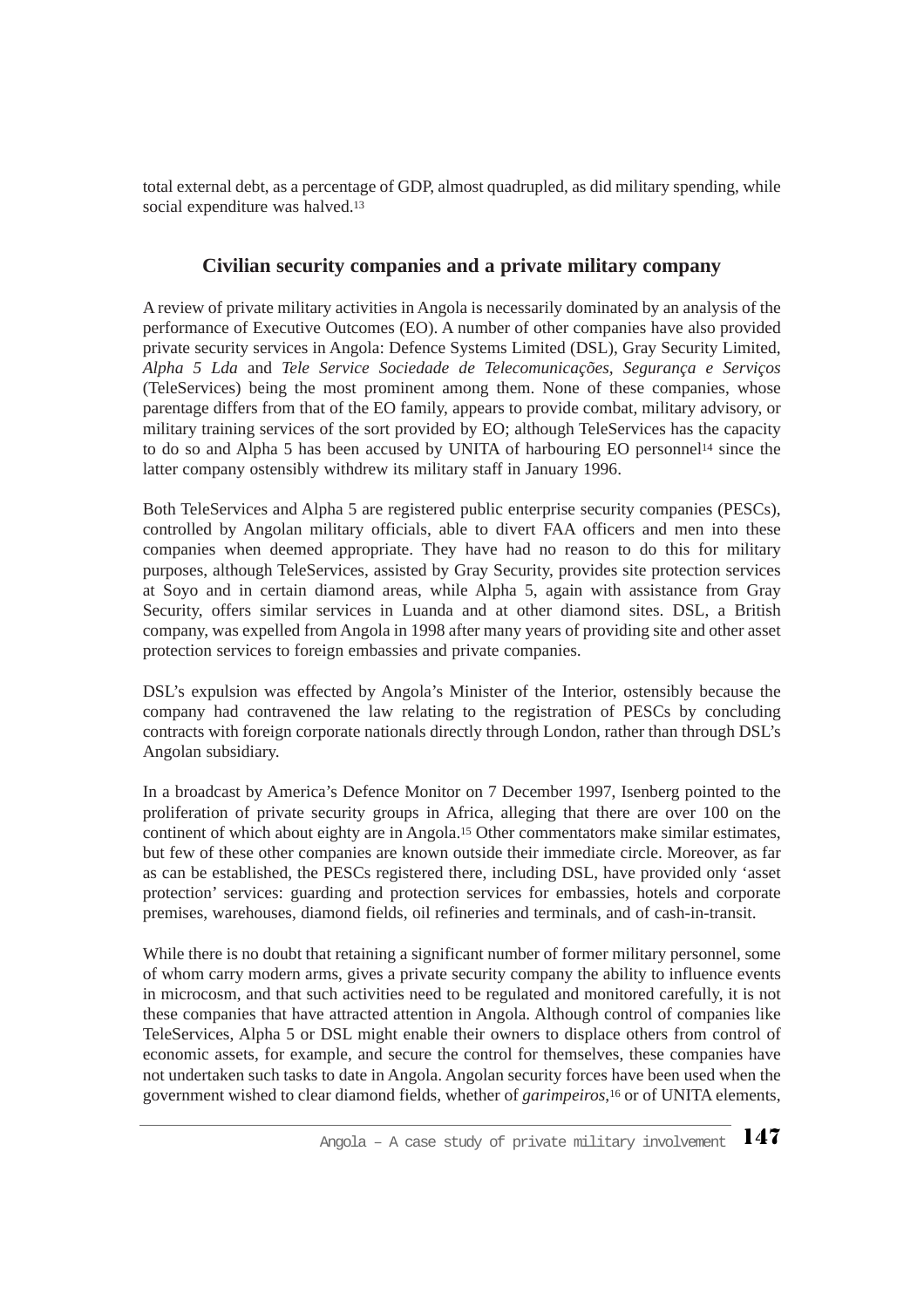although private companies such as TeleServices and Alpha 5 have subsequently been charged to protect the resource for its owners.

What distinguishes EO in Angola, therefore, is not that it was a private security company. It was, in fact, a private military company, capable of delivering private, specialised, military forces, thus providing services that no civilian security company is equipped or licensed to provide. In a recent paper, Shearer offers an interesting definition of 'private military companies':

*"Their essential purpose is to enhance the capability of a client's military forces to function better in war, or to deter conflict more effectively. These companies are distinct from organisations operating in other areas of the security industry in that they are designed to have a strategic impact on the security and political environments of weak states facing a significant military threat."*<sup>17</sup>

Howe has drawn a further distinction between EO and other similar companies. He speaks of three layers of 'private military groups' operating in Africa:

*"One layer is that of training [and] maybe guarding military installations, fairly benign operations. The second might be combat support; for example, ferrying troops up to the front in transport helicopters. And then the third layer is actual combat. Executive Outcomes is an incredible, what we call 'force multiplier'. It can do all three of those. Most other organizations can do only one, or perhaps two, of the three."*<sup>18</sup>

## **Others providing combat services**

#### *Foreign mercenaries*

EO is thus not simply a species of the same genus as the civilian security firms providing asset protection services in Angola. What distinguishes it is that it provided **combat** services to the Angolan government in its military campaign against UNITA. Although EO appears to have been unique in providing such corporate services in the last five years in Angola, however, mercenary services antedate the 1990s in the Angolan conflict, as elsewhere in Africa.

In November 1975, FNLA President Roberto, suddenly deprived of Western support after the passage of the Clark Amendment,<sup>19</sup> and faced with the retreat of the Zairian forces provided by Mobutu, recruited mercenaries in Britain, the US and the Netherlands.20 Bridgland writes:

*"The quality of the mercenaries was exceptionally low … They were the new young unemployed of the mid-1970's, and for the most part they were the most socially ill-equipped of their generation – poorly educated and from poorer homes, many of them real intellectual innocents … Most had very little combat experience. Some had no military training at all, and two were London street sweepers recruited with the lure of \$US300 a week and sent from their jobs straight to Angola."*<sup>21</sup>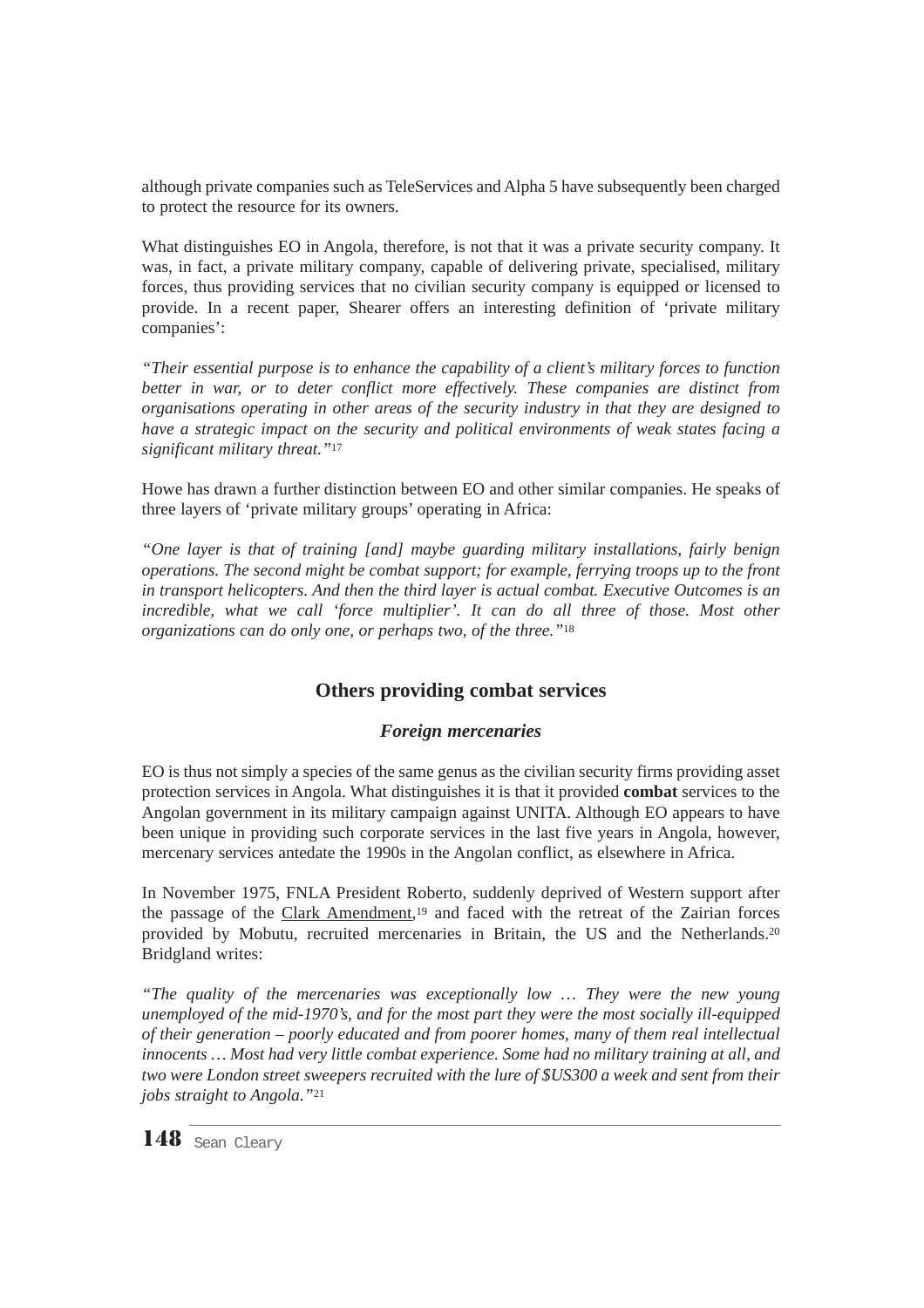These mercenaries were unable to assist the FNLA in avoiding defeat. The psychopathic behaviour<sup>22</sup> of Costas Georgiou, whose *nom de guerre* was Colonel Callan, became notorious. Callan and twelve other mercenaries were captured after the FNLA's rout on the border with the former Zaire in the north-west of Angola on 6 February 1976. The ten Britons and three US citizens were brought to trial for war crimes before a People's Revolutionary Tribunal by the Angolan government in June and convicted in July. Three Britons and one American were executed by a firing squad on 10 July 1976. The others were imprisoned.

#### *Congolese Katangans and Angolan Bakongo*

The MPLA used Katangan forces<sup>23</sup> in the battle for the control of Luanda in  $1975$ <sup>24</sup> and later to invade the Shaba province of Zaire in 1977 and 1978. These forces, approximately 4 000 strong, originally comprised part of the Katangan *gendarmerie* which had fought under Moise Tshombe for Katanga's secession in 1961 and 1962, and fled to Angola after their defeat by UN forces. The Portuguese military authorities thereafter exploited the *Katangenses'* resentment of Mobutu, who had assumed the presidency of the Congo for the second time in 1965, and mobilised a Katangan unit against the FNLA forces<sup>25</sup> commanded by Roberto. These *Katangenses* were later incorporated into the armed forces of the Angolan government, where they gained a reputation as one of the most effective fighting units.

On the other side of the Angolan conflict between 1976 and 1989, many members of the defeated FNLA forces were brought south to Namibia by Colonel Jan Breytenbach of the South African Defence Force (SADF), and constituted as 32 Battalion. This battalion, known colloquially as 'Buffalo Battalion', was frequently used as an element of the SADF's support operations for UNITA in southern Angola. Barlow, who later founded EO, served as the second-in-command of the reconnaisance wing of 32 Battalion in the early 1980s.

This activity, while involving foreign forces (the Katangans), or indigenous forces under foreign command (32 Battalion), does not constitute **private** military support. Both the Katangans and the former FNLA troops in 32 Battalion were deployed as units of national military forces.

#### *Did UNITA use mercenaries?*

Since the outbreak of the 'second civil war' in October 1992, General João de Matos, Chief of Staff of the FAA, and other persons have accused UNITA of making use of mercenaries. General Matos was cited in January 1995, as saying that *"… some 300 South African mercenaries serve with the government forces and slightly less with UNITA …"*<sup>26</sup>

Venter wrote late in 1995: *"Savimbi, too, is recruiting mercenaries and transport pilots in South Africa. Specialists from Belgium, Israel, Morocco, France, Germany and Zimbabwe are training UNITA forces in northern Angola near the Zaire border and in Zaire itself, which is his main conduit of supplies. Many of these professionals are employed to teach special forcestactics to counter the FAA accent on dislocating enemy command and control centres."*<sup>27</sup>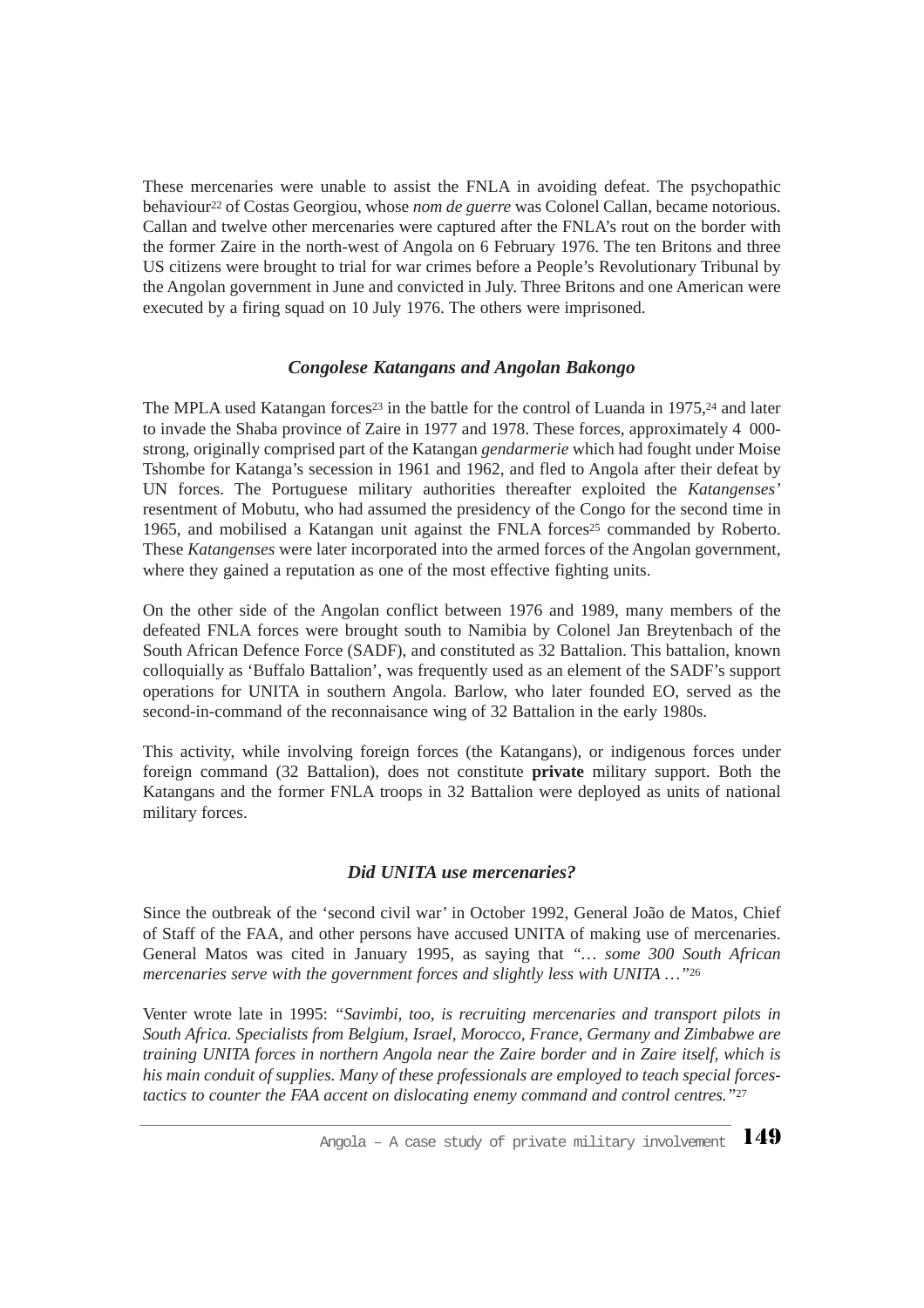Human Rights Watch/Africa claimed that EO was providing assistance to UNITA on contract until April 1993, and observed that, *"… in the first quarter of 1993, EO employees found themselves assisting operations against each other."*<sup>28</sup>

This remarkable assertion seems to relate to a vague reference in the report of Ballesteros, the UN Special Rapporteur on the use of mercenaries, to the UN Economic and Social Council on 12 January 1994:

*"… the South African firm Executive Outcomes, headed by Esben [sic] Barlow … [recruited] … former members of South Africa's 31st and 32nd Battalions as security guards at Angolan oil refineries and installations, who are alleged to have fought in Huambo alongside the UNITA forces … Three mercenaries … were wounded in fighting in Huambo and evacuated on a clandestine Propilot flight to South Africa on 11 March 1993."*<sup>29</sup>

Ballesteros appears misinformed: the three EO employees were injured in the attack on Soyo by EO.

Ballesteros makes a number of other references to UNITA's use of mercenaries. In the same report, he notes *"… reports [on] the presence of foreign mercenaries in the ranks of UNITA, most of them from South Africa and Zaire ... UNITA's control of the eastern provinces reportedly facilitated the arrival in Angola of mercenaries from Zaire to fight alongside the rebel forces ..."*<sup>30</sup>

Ballesteros also cites other reports of mercenary activity in support of UNITA, and refers to clandestine flights from Durban and Johannesburg to Mucusso and Jamba, transporting mercenaries and equipment. Unfortunately, he offers no particulars of the companies involved in any of these, or dates that would permit further investigation. He refers to a warning by the Chief of the SADF on 11 September 1993 about the illegality of mercenary service, but seems not to understand that this related to EO's recruitment activity.31

No further information on the identity of the mercenaries allegedly supporting UNITA is thus available. Companies and individuals domiciled in Belgium, Zaire/DRC, South Africa, Namibia and perhaps elsewhere, undoubtedly provided logistical support to UNITA in the course of the war. This included deliveries of weapons and petroleum products, both of which were prohibited in September 1993 under a UN Security Council resolution. Arms deliveries to any Angolan party were also prohibited, after April 1991, in terms of the 'triple-zero' prohibition in the Angolan Peace Accords. This ban was effectively lifted by the Security Council, in respect of the government of Angola, in September 1993.

Even the FAA, which has supplied details of companies providing logistical support to UNITA and of aircraft violating Angola's air space to the UN, the US, Russia, Portugal and the South African government since 1993, has apparently not been able to gather particulars on the identity of mercenaries said to be assisting UNITA.

EO would thus appear to have had the field essentially to itself, in the provision of battlefield support in Angola's 'second civil war'.32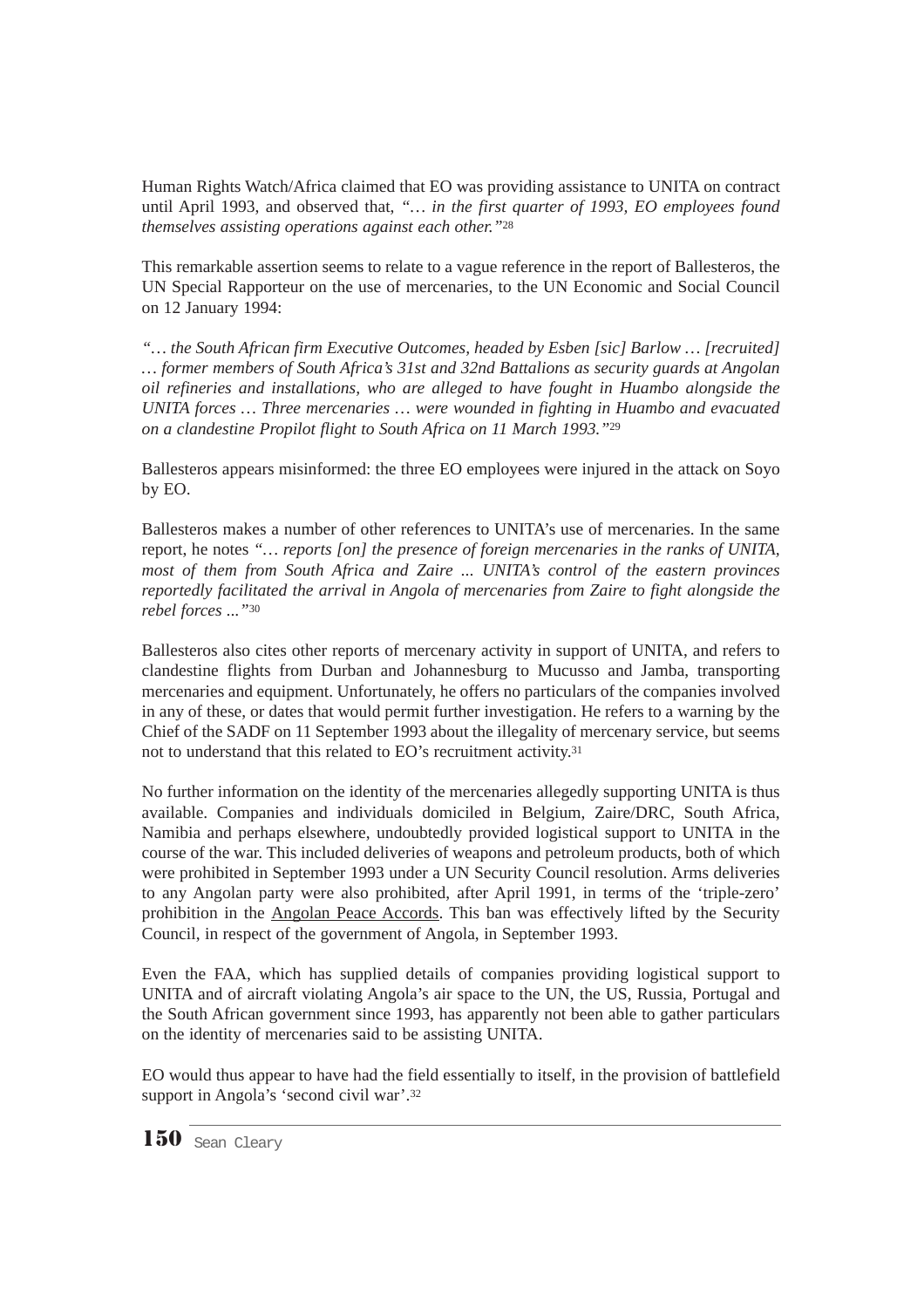## **Executive Outcomes in Angola**

## *Did EO provide 'mercenary' services and to what effect?*

If EO is the only private military group known to have had a strategic impact on the security and political environment of Angola, certain questions must be addressed:

- What was the objective character of its role there? Were the men in EO's employ in Angola between 1993 and 1996 'mercenaries', within the scope of the technical meaning of the term according to international law?
- What were the effects of their engagement, firstly on the enhanced efficiency of the FAA, and secondly on contemporary efforts at international conflict resolution in Angola?

The first question is relatively easy to answer. Three international conventions provide definitions that offer a framework for analysis. To qualify as a 'mercenary', there must be:

- recruitment for, and direct participation in hostilities in an armed conflict;
- in a country of which the person is neither a national nor a resident, nor a member of its national armed forces, or of the armed forces of another country sent to the country in conflict on active duty;
- by a person who *"… is motivated to take part in these hostilities essentially by a desire for private gain …";*
- who *"… is promised … material compensation substantially in excess of that promised or paid to combatants of similar ranks and functions in the armed forces of that party …"*<sup>33</sup>

Mercenary activities are regarded as undesirable and illegal.34 The legal scope of the prohibition against mercenarism, however, is unclear, particularly whether the provision of such services to recognised governments in civil wars falls foul of the prohibition.<sup>35</sup> If one leaves aside the technical debate – which is explored elsewhere – the nature of EO's activities and the capacity in which they were performed, are clear.

Detailed descriptions of incidents involving EO units, based on interviews with EO personnel by journalists such as Venter<sup>36</sup> and commentators such as Howe and Shearer, make it clear that they saw combat in Angola and were intended to do so. They were not simply advisors or trainers. Similar evidence – albeit from wives (or widows) $37$  and other family members of persons admitted lost in combat – and gruesome photographs released by UNITA of the uniformed corpses of EO employees, prove the same point.

These former SADF soldiers from the Reconnaissance Regiments and 32 Battalion, airmen from the fighter and helicopter squadrons of the SAAF, and members of Koevoet and perhaps MK, did what they were trained to do, notwithstanding the formal denials by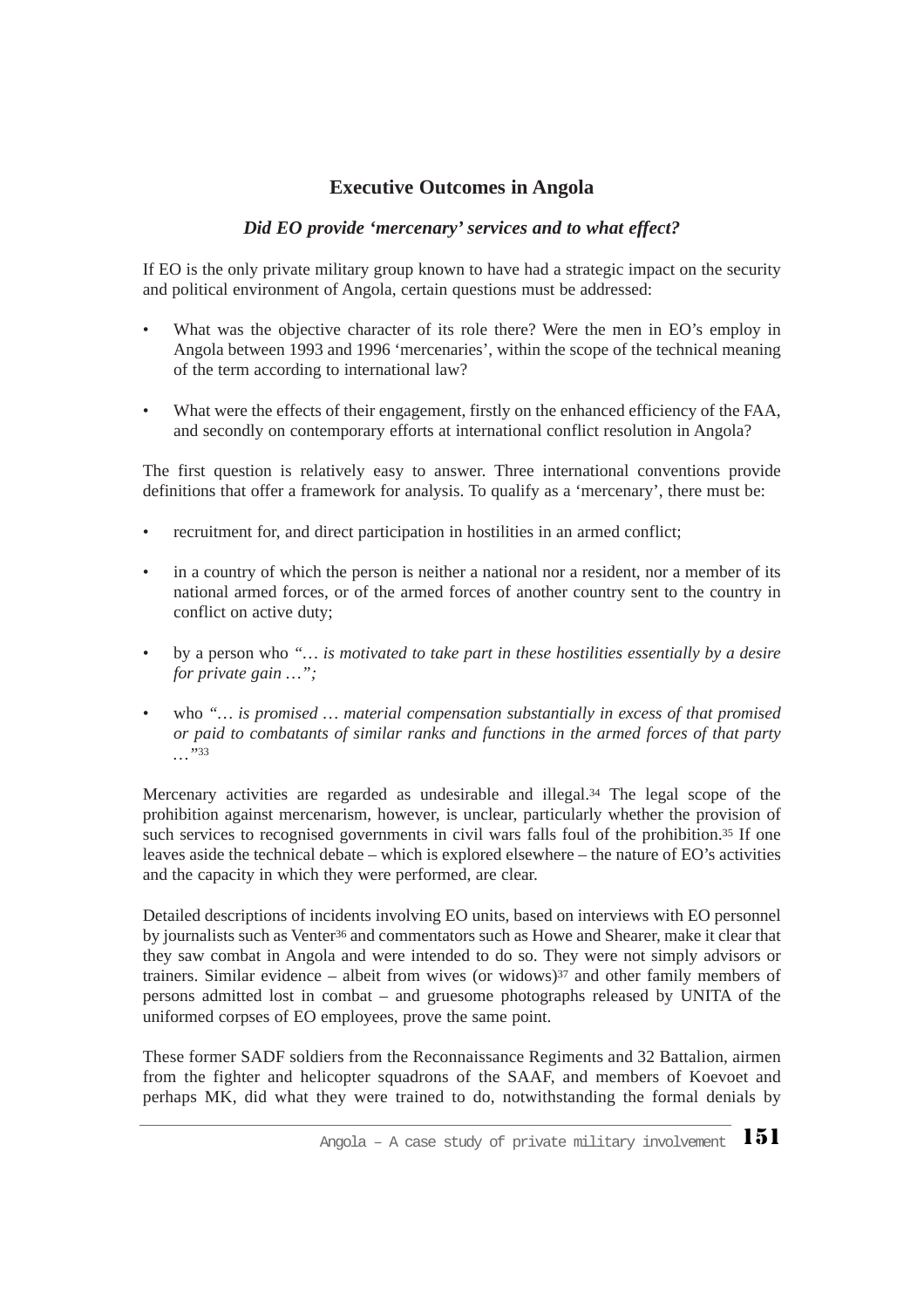company spokesmen.38 Their senior officers helped to plan the campaigns against UNITA with members of the FAA General Staff:<sup>39</sup> their pilots flew reconnaissance, support and operational missions including aerial bombardment of towns held by UNITA; small special forces units undertook independent operations, as well as others in company with Angolan special forces personnel.40 On at least one occasion, a senior officer commanded a joint armoured assault on a UNITA logistics base.41 In addition, officers and especially noncommissioned officers (NCOs), trained Angolan personnel to fight better and taught them the tactics that they had earlier taught UNITA, in order to neutralise them more effectively.42

With Russian and Portuguese training on offer and a history of both in the FAA, and with Portuguese former commandos readily available, the FAA would not have turned to a group of former South African specialists – many of whom had fought in support of UNITA while in the SADF – in their hour of greatest need, and paid them very large sums of money,43 if the South Africans had refused to use their skills on the battlefield. Nor would EO have deployed at least 500 men44 – mostly former private soldiers drawn from 32 Battalion and paramilitary forces from Koevoet who were not known for their training skills – if the purpose was merely to advise and train. There is thus no doubt that the company, and at least many of its recruits for service in Angola, were *"… specially recruited … in order to fight in an armed conflict … [and took] … a direct part in hostilities ..."*<sup>45</sup>

Neither EO46 itself, nor the most senior EO personnel were nationals of, or resident in Angola when they were recruited between 1993 and 1995. Many men from 32 Battalion, and perhaps Koevoet, however, may have been Angolan nationals.

There is no doubt that their motive was financial. Barlow and other EO spokespeople repeatedly made it clear that they were motivated by money, while ideology played no role.47 The officers and men recruited for Angola were offered exceptionally high remuneration, far higher than that available to serving members of the South African National Defence Force (SANDF) or the FAA.48

## *EO's actions in context: Angola's second civil war*

Analysing the effects of EO's operations in Angola poses a different challenge. Human Rights Watch and to a lesser extent Africa Confidential, as well as Venter, have provided a partial chronological account of the firm's activities between 1993 and 1996.49 The Angolan peace process, the elections in September 1992 and the early stages of the war that followed them, have likewise been the subject of several overlapping accounts. A number of people have written personal memoirs of the events which led to the resumption of the war at the end of 1992.50 These diaries are often at odds on key questions, however, and the diversity of the writers' experiences makes it difficult to understand elements in the causal chain leading to the resumption of the war and its subsequent prosecution.

In order to understand the context of EO's involvement in the war and in efforts to resolve the Angolan crisis, it is necessary to summarise the events between the resumption of conflict at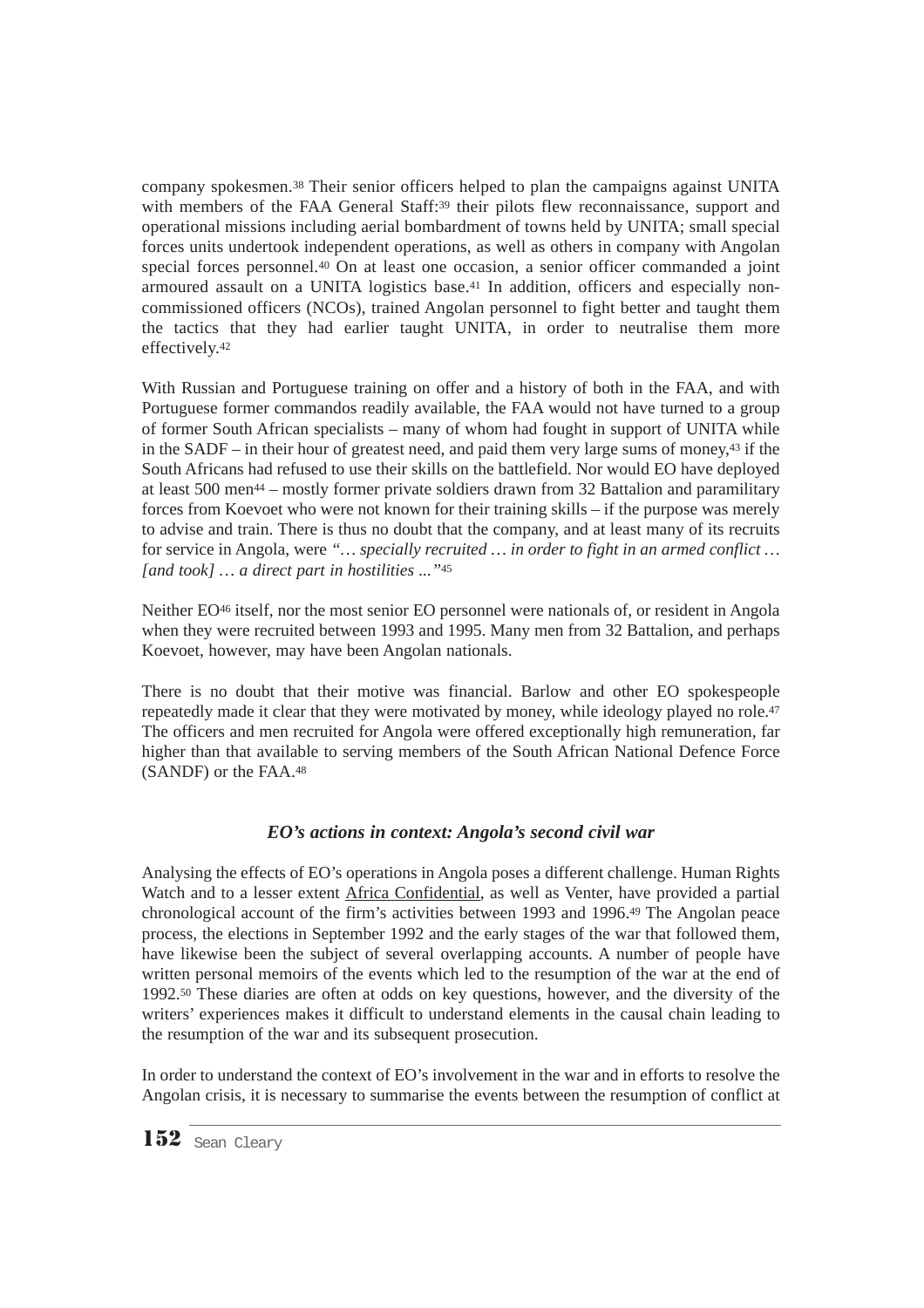the end of October 1992 and the cease-fire proposal by Savimbi in August 1993, shortly before EO's formal engagement by the Angolan government

Angola's first democratic elections were held on 29 and 30 September 1992 and were characterised by the enthusiasm and commitment of millions of voters. Tensions arose within a short time after the close of the polls, however, when government media began to broadcast results, not released by the National Electoral Commission (NEC), reflecting victories for the MPLA and President dos Santos in many constituencies. Five small opposition parties, as well as the FNLA and UNITA, protested to the NEC, UNAVEM and the troika*,* citing catalogues of irregularities, documented with varying degrees of accuracy.

Savimbi broadcast to UNITA supporters on VORGAN, its radio station, on 3 October, suggesting that UNITA would not tolerate electoral fraud. He withdrew from Luanda to his personal house at Huambo shortly thereafter, on the advice of ministers of the government of Côte d'Ivoire,<sup>51</sup> who suggested that his life was at risk in the capital. In an effort to force the NEC to address the alleged instances of fraud, UNITA general officers in the FAA issued a statement demanding that these should be investigated and declaring their intention to abandon the FAA until this had been done. Other UNITA officers and men began to leave the camps where forces had been concentrated before the elections and fanned out into neighbouring municipalities.52

The intervention of South African Foreign Minister Pik Botha and members of the troika*,* and the arrival of a UN team despatched by the Security Council, persuaded UNITA, which had by then presented a detailed list of serious irregularities, to await the results of the UN investigation called for by fourteen opposition parties. When UN Representative, Margaret Anstee, declared victory for the MPLA, however, and a plurality for Dos Santos – requiring a second presidential ballot in elections that, despite irregularities, were said to be generally free and fair – tensions rose alarmingly. Clashes multiplied between UNITA units and members of the paramilitary riot police, into which most members of Angola's special forces units had been transferred before the elections, with each side accusing the other of aggression.

In an effort to avert a crisis, negotiations were arranged in Luanda in the last week of October between teams representing the government and UNITA. The two sides exchanged position papers containing proposals to end the clashes, restore the peace process and govern the country until the second round of presidential elections could be held.

Between 31 October and 2 November 1992, however, while negotiations to resolve the crisis were still under way,53 the riot police and other FAA units attacked and destroyed all UNITA's residences and party offices in Luanda, leading to the death of many and the capture of almost all its military and civilian cadres in the capital.

UNITA's troops had by now occupied many more *municípios*, as well as the strategically important towns of Uíge and Negage. A number of international diplomatic initiatives were launched at the end of November and the first half of December in an effort to staunch the ominous slide to war.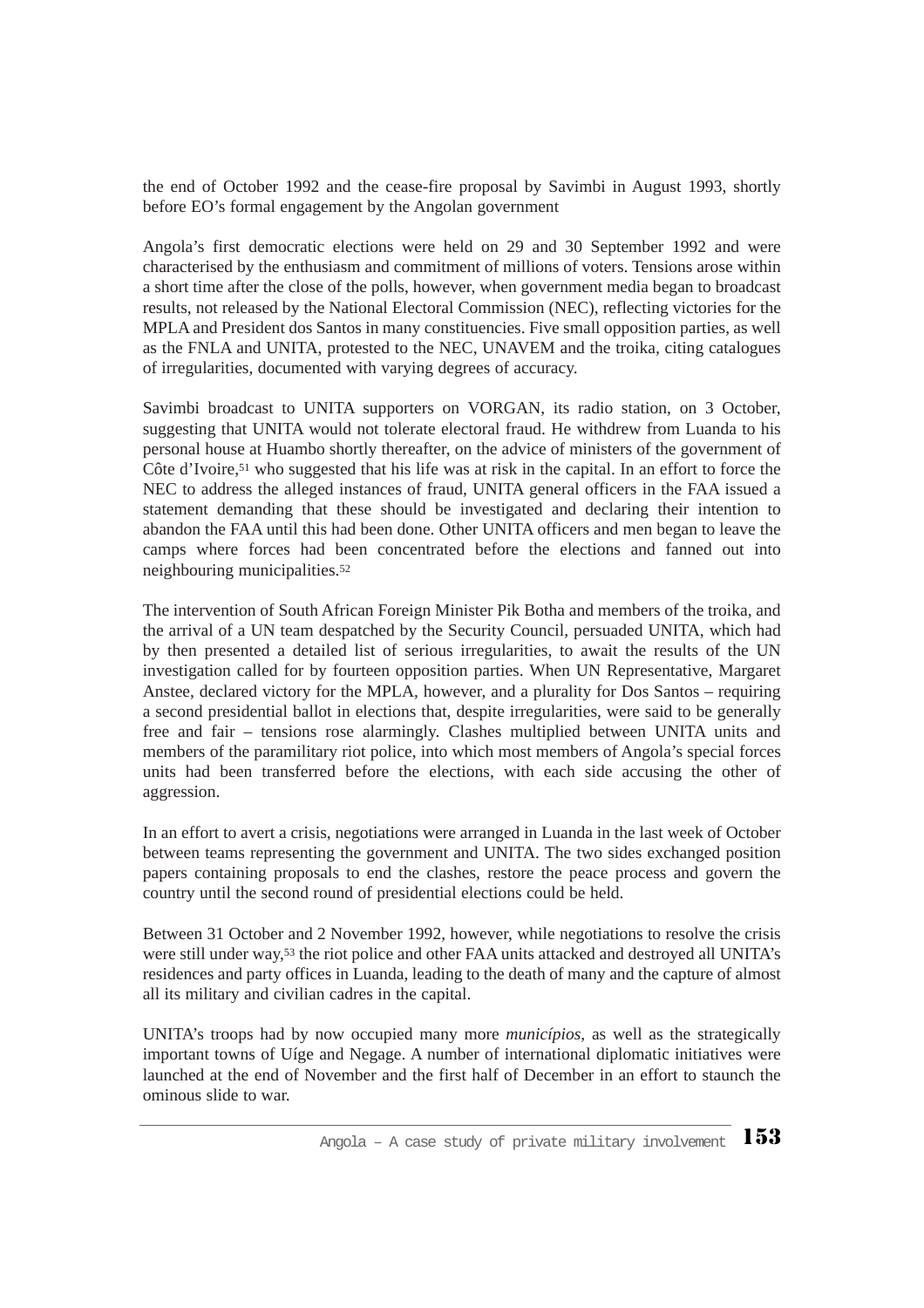On 18 December, UN Secretary-General Boutros-Ghali reported to the Security Council that *"… UNITA forces continue to occupy up to two-thirds of the municipalities in Angola …"*<sup>54</sup> Government emergency police, army troops and government-armed vigilantes (*fitinhas*), meanwhile, had concentrated on destroying UNITA's party offices and killing its putative supporters in Angola's main cities. At least 10 000 Ovimbundu and Bakongo were reported to have been killed in these purges within a few weeks. Maier notes that *"… the battle for Luanda ignited a wave of urban clashes and massacres of unarmed civilians [by government forces] that continued for the next three months and saw UNITA crushed in key cities such as Benguela, Malange and Lubango."*<sup>55</sup>

Just one week after the Security Council called for a resumption of political dialogue between the government and UNITA,56 and Savimbi had accepted Boutros-Ghali's proposal for a meeting with Dos Santos in Geneva, government forces began a concentrated drive on 29 December to cleanse Angola's main cities of UNITA supporters. UNITA offices and other positions at N'dalatando, Caxito, Dondo, Lubango, Benguela, Lobito, Namibe and Cuíto had been attacked by 6 January 1993.

McGreal reported on 8 January 1993, that *"… the Government has made it clear that it has no intention of halting its push against the rebels until they are cleared from Angola's main cities."*<sup>57</sup>

Reporting on events in Benguela, Catumbela and Lobito, McGreal noted a week later: *"In all three towns the fighting was heavy. UNITA offices were blown apart, spewing party membership cards onto the pavement amid smashed glass and rubble. Once the UNITA soldiers and officials had been dealt with, government forces, led by the police, turned on the rebels'civilian sympathisers."* He suggested that some 1 000 to 2 000 were killed in this way and cites a relief worker from *Médecins sans Frontières* as saying: *"They didn't just kill men, they killed families."*<sup>58</sup>

Savimbi had seemingly been traumatised by the events in Luanda in which many of his senior officers and party leaders were killed or captured. He was unexpectedly compliant with UN and troika demands throughout November and December. After an air and ground attack on Huambo between 9 and 11 January had destroyed his personal house near the airport, as well as much of the surrounding area, however, he advised Portugal's President Soares, among others, that he was obliged to *"… put on my General's uniform, or we shall all be killed."*<sup>59</sup>

Savimbi's assumption of command turned the tide. UNITA regrouped its forces and counterattacked in Huambo, Cuíto, Menongue, Cuíto Cuanavale, M'banza Congo, Saurimo and Soyo.60

When UN Special Representative Anstee convened peace negotiations in Addis Ababa at the end of January, the UN estimated that UNITA controlled 105 of the country's 164 municipalities.61 Although both sides sent delegations to the Ethiopian capital, the talks did not result in a cease-fire. By 3 February, the Christian Science Monitor was quoting diplomats in Luanda who said that UNITA controlled *"… between 60 and 70 per cent of the country."*<sup>62</sup> The same report cites UN officials estimating that 2 000 people died in Benguela alone and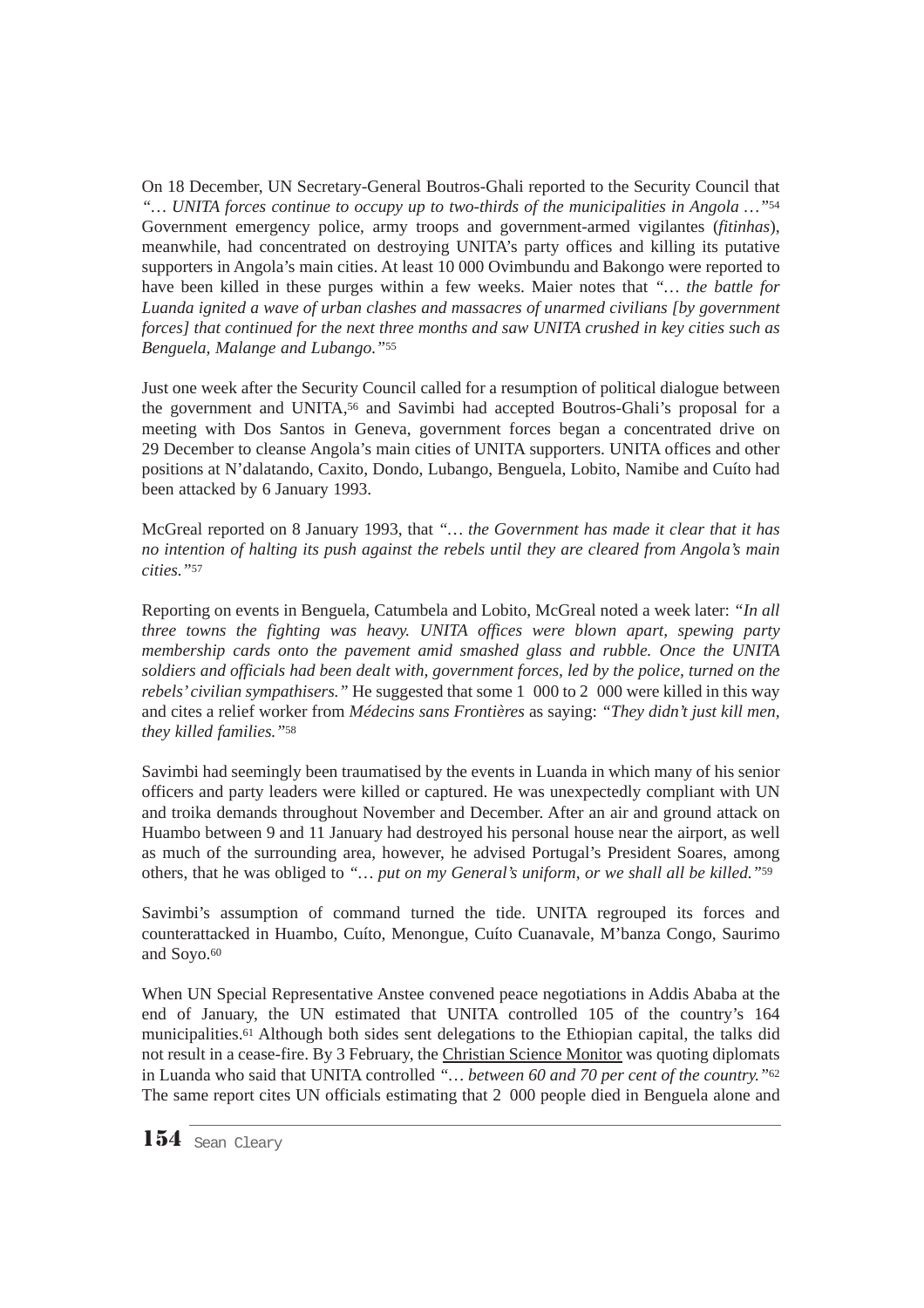about 1 500 in Lobito, as a result of killings (of suspected UNITA supporters) by armed civilians and special police, with fears of more to come.

Anstee sought to convene a second round of peace talks in Addis Ababa at the government's request, between 26 February and 1 March, motivated partly by Luanda's desire to avoid defeat in Huambo, the recapture of which had become a matter of honour for Savimbi. UNITA did not send a delegation from within Angola, but two representatives from abroad. Savimbi's aim was evidently not to be distracted from a victory in Huambo.

By 6 March, after 55 days of bloody clashes,<sup>63</sup> UNITA had recaptured Huambo and Savimbi gave a seminal speech,64 opening a window on one side of the fear and antagonism that had driven the Angolan civil war.65 On 11 March, however, the UN Security Council adopted Resolution 811, condemning UNITA for its violation of the Angolan Peace Accords and demanding an immediate cease-fire.<sup>66</sup>

Washington took the initiative to arrange talks in Abidjan with delegations representing the Angolan government and UNITA. On 28 March, US Deputy Assistant Secretary Jeff Davidow announced that both Angolan parties seemed ready to meet under UN auspices before 12 April, to discuss a cease-fire and a means of restoring national reconciliation, *"… with broadened participation by UNITA in the government at the national, provincial and local levels."*<sup>67</sup> UNITA's Political Commission confirmed its willingness to attend and issued a statement proposing a suspension of hostilities by troops on the ground, followed by a ceasefire that was premised on the formation of a single national army.68

Three principles – a cease-fire, resumption of the Bicesse Accords and *"… national reconciliation, to include broadened participation by UNITA at the national, provincial and local levels* ... " – were adopted as the basis for the negotiations between 12 April and 21 May 1993 in Abidjan, convened under the auspices of Anstee. These principles echoed those which had provided the framework for the negotiations in Luanda in October 1992 when the government decided to crush UNITA in the capital.

The Abidjan talks failed after almost six weeks because UNITA was not prepared to withdraw and quarter its forces until a UN peacekeeping force had been deployed in Angola. In a letter to the Daily Telegraph, Anstee wrote:

*"… there might have been agreement on a new cease-fire during the six weeks of negotiations at Abidjan, Ivory Coast, if I had been able to commit to the UN providing a small symbolic force of 'Blue Helmets' to oversee it from the outset. However, I was told that even if a ceasefire were agreed, no UN troops could be available for six to nine months … because of all the other peacekeeping calls on the UN and the difficulties of obtaining more troops …"*<sup>69</sup>

In the light of subsequent events, UNITA's demand that a UN peacekeeping force should be put in place before its troops were confined to cantonment areas seems understandable.70 The Clinton Administration, reflecting profound frustration at what it saw as UNITA's intransigence, however, extended immediate diplomatic recognition to the Angolan government, thereby estranging UNITA.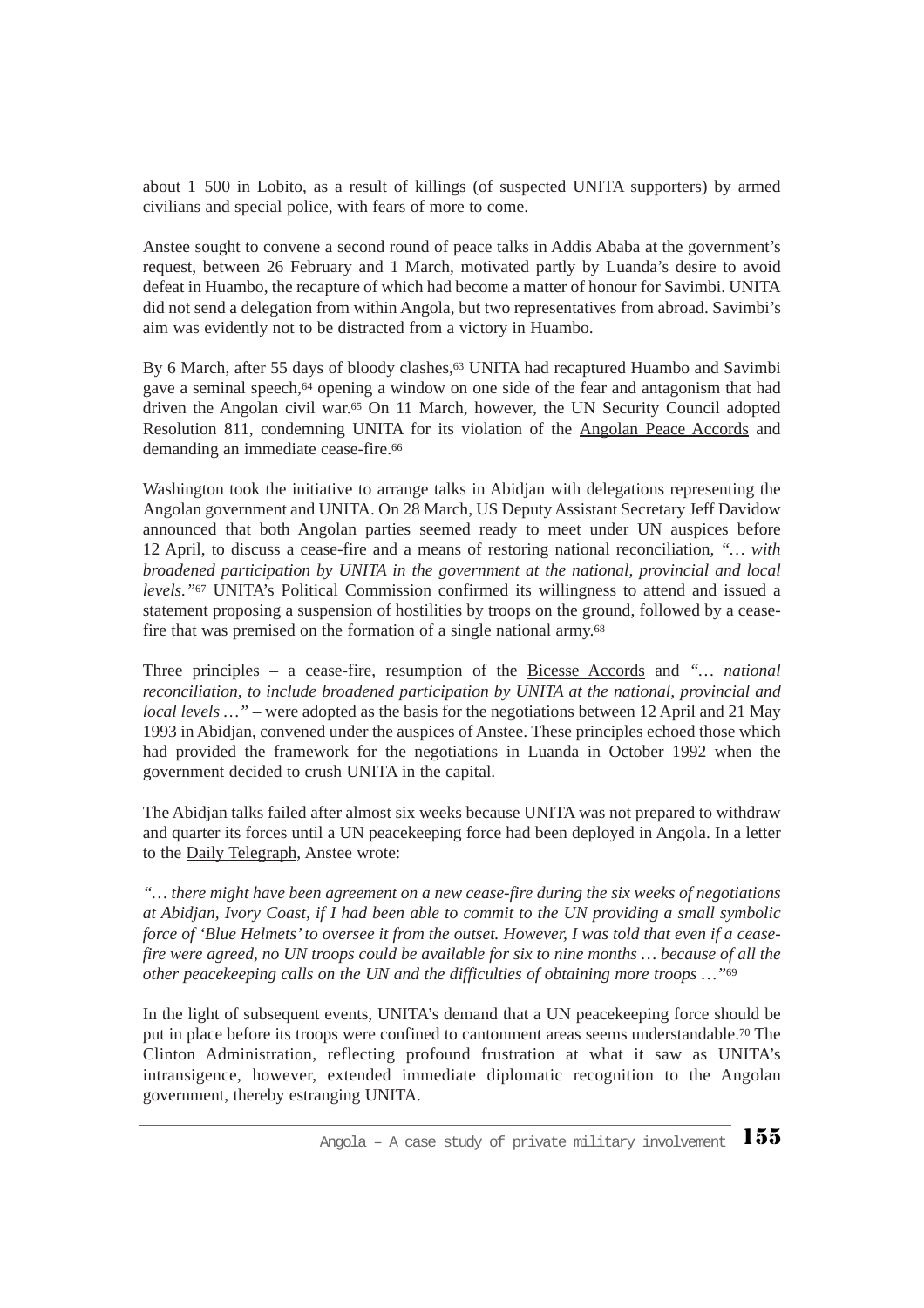The UN Secretary-General described the breakdown of the talks as *"… a major and tragic setback to the peace process."*<sup>71</sup> The Security Council, in response, adopted Resolution 834 of 1 June 1993, holding UNITA *"… responsible for the breakdown of the talks and for thereby jeopardising the peace process … [demanding that] … it immediately cease [its] … actions and armed attacks."*

When UNITA returned to the offensive in the aftermath of the Abidjan talks and the US' recognition of the government, African peace initiatives moved to centre stage. In August and September, discussions were proposed between the two Angolan leaders and UNITA also invited a senior OAU delegation to Huambo for talks. Nothing came of these proposals, however.

#### *EO's entry and subsequent role: Inducing Savimbi to negotiate or prolonging the war?*

Although EO apparently signed its first contract with the Angolan government in September 1993, a small contingent had been in the country for at least six months before that. News reports72 suggest that EO began recruiting men who had served in the SADF Reconnaissance Regiments and 32 Battalion in February. There are conflicting reports on the origin of the initiative. A British subject, Anthony Buckingham, seen to be representing either Ranger Oil, a Canadian company, or Heritage Oil,73 reportedly approached Barlow to assemble a team of special forces operatives to recapture Heritage assets overrun by UNITA at Soyo. The fact that Ranger's and Heritage's petroleum interests at that time, were apparently concentrated 120 kilometres south of Soyo,74 gave rise to a belief that Buckingham was acting either for a consortium of international oil companies, or for the Angolan government.75

Whatever the origin of Buckingham's mandate, the first contingent of between eighty and a hundred EO troops, deployed under the leadership of Luitingh, and *"… backed by two Angolan battalions …"*, recaptured Soyo in May 1993, though UNITA retook the town after the EO contingent withdrew.76 In August 1993, the Angolan government, apparently encouraged by the South African group's success at Soyo, began negotiations for a contract under which EO was to train 5 000 troops from the FAA's 16th Regiment, as well as thirty pilots, and to direct front-line operations against UNITA. This agreement was concluded in September 1993.77

EO's engagement for two periods of twelve months, from September 1993 to September 1995, and for a further three months thereafter, until January 1996, undoubtedly contributed significantly to the FAA's subsequent military ascendancy.<sup>78</sup> The company multiplied the effect of other factors – including major new weapons purchases and the dynamic leadership by General de Matos – in turning the tide of the Angolan civil war in 1994 and 1995, by enabling the FAA to recapture a great deal of territory from UNITA's forces.

EO has also claimed, however, that its intervention in Angola forced Savimbi to the negotiating table.79 This impressive claim has been carelessly repeated by some commentators<sup>80</sup> and, if accurate, would enable the company to argue that it made a positive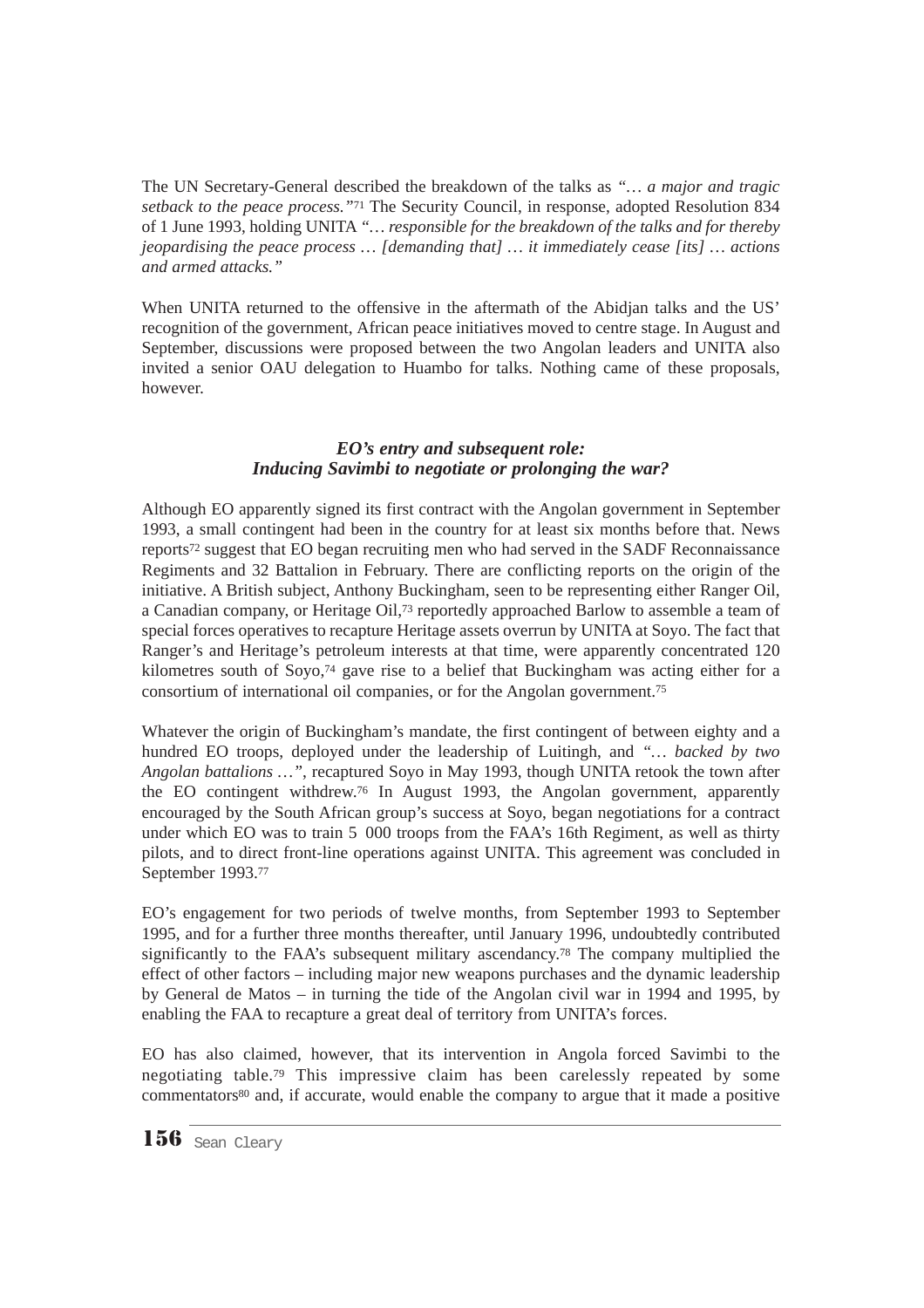contribution to the resolution of the Angolan conflict. Other interpretations of the influence of EO's intervention are also possible, however.

On 11 August 1993,<sup>81</sup> before it was known that the government was negotiating with EO, Savimbi proposed a cease-fire in a radio broadcast from Huambo. The proposal was rejected by Luanda.82 On 3 September, Savimbi phoned President Soares, repeating his proposal for a cease-fire and the resumption of negotiations. He made similar calls to Boutros-Ghali and US Assistant Secretary of State, George Moose on 4 September. Soares, in response to Savimbi's call, sought unsuccessfully to have talks resume between the Angolan parties before the UN Security Council meeting scheduled for 15 September, at which the possibility of lifting the arms embargo against the Angolan government by imposing a new ban on oil and arms sales to UNITA alone, was to be decided.

In response to Savimbi's call to Moose, Washington pressed UNITA for detailed proposals. After a visit to Luanda (but not Huambo) by Robert Cabelly of the US State Department to explore possibilities, Savimbi sent specific proposals to Moose in a letter on 10 September.

UNITA's Chief of Staff, General Arlindo Chenda Pena 'Ben-Ben', met President Soares, as well as members of the Portuguese and European parliaments in Lisbon just after this. It seems that he intended to meet the troika there as well – the observers having assembled in Lisbon in preparation for the UN Security Council meeting – and to announce UNITA's ceasefire proposal. As the troika (and the Portuguese government) were 'unable' to meet the UNITA delegation, however, it apparently decided to make its announcement in Abidjan.

On 13 September, General Pena issued a formal statement at a media conference in Abidjan, after consultations with the Ivorian government, announcing that UNITA would observe a unilateral cease-fire from midnight on 20 September. As a result, Bêye flew to Abidjan to meet the UNITA delegation on 14 September; Boutros-Ghali encouraged the UN Security Council to postpone the imposition of oil and weapons sanctions against UNITA for ten days until 25 September, to allow time for a cease-fire to take effect. Washington sent Ed Brynn, the new senior Deputy Assistant Secretary for African Affairs, to Abidjan to discuss the agenda for a new round of talks, and King Hassan II of Morocco travelled to Lisbon on 20 September to consult with President Soares on means to advance a negotiated solution.

On 20 September at 11:00, in a broadcast over UNITA's VORGAN network, Savimbi confirmed General Pena's earlier announcement by formally declaring *"… the implementation of a unilateral cease-fire throughout the Angolan national territory, beginning at 24:00 on Monday, September 20 …"*<sup>83</sup> This would permit the evacuation of foreign nationals from Cuíto<sup>84</sup> and the resumption of humanitarian aid deliveries as demanded by the UN Security Council, as well as the resumption of talks on the basis of the Abidjan principles.85

Unlike the Angolan armed forces, Bêye responded positively to this proposal. On 21 September, following a telephone conversation with Savimbi, he announced a meeting, scheduled for 23 September on São Tomé and Principe, between the Chiefs of Staff of the FAA and UNITA, with Lieutenant General Garouba, head of the UNAVEM II military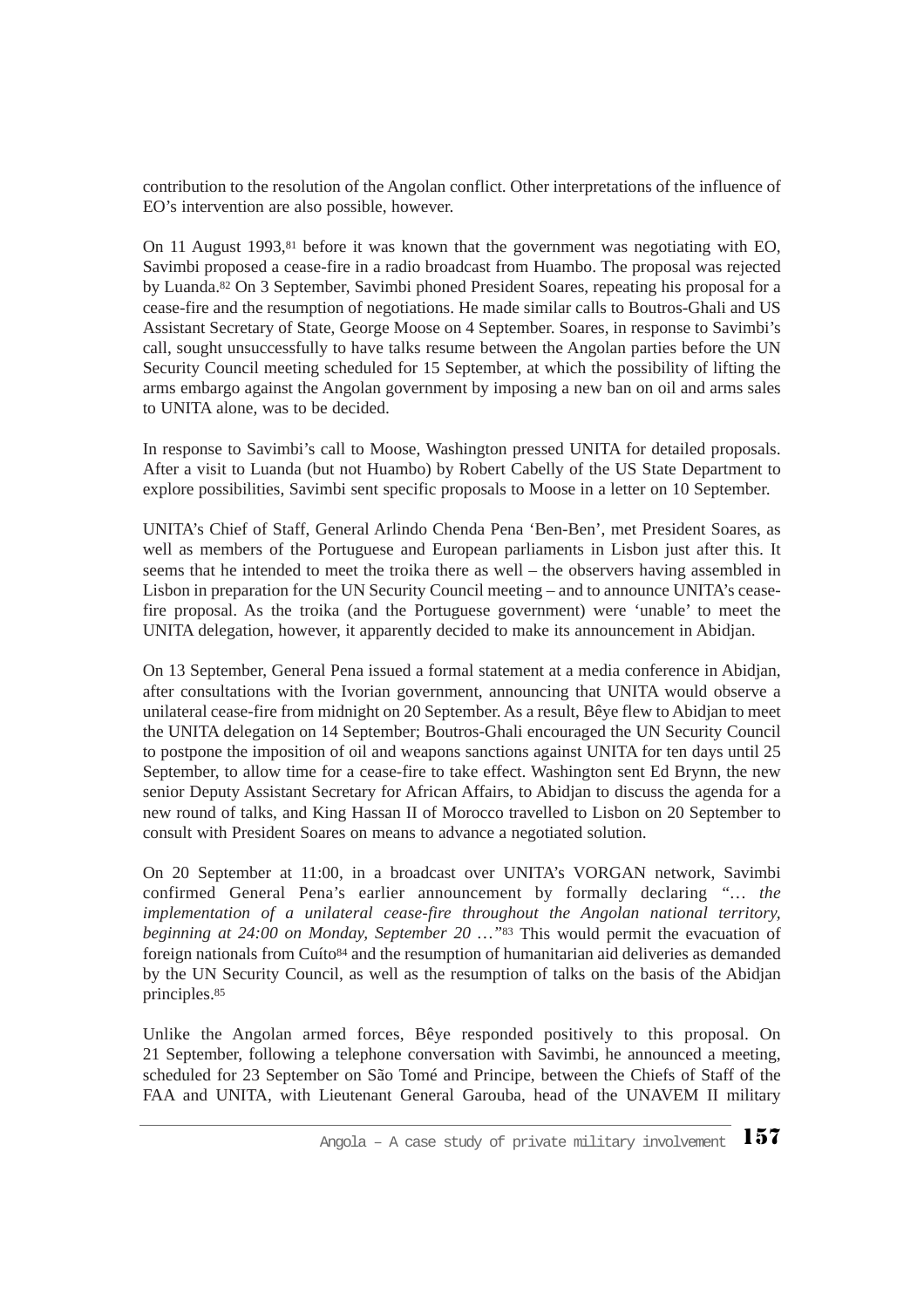mission, and the military attachés of the troika*.* UNITA's General Pena attended, accompanied by four officers. General de Matos sent his regrets at the last moment.<sup>86</sup>

Although the UN Security Council's oil and weapons embargo on UNITA became operative on 25 September, as no cease-fire between the two sides had come into effect,87 UNITA's Political Commission reaffirmed its acceptance of the 1992 electoral results certified by the UN, pledged to maintain the cease-fire, and to work with Bêye in seeking a peaceful solution on 6 October.88

On 7 October, Bêye issued the following statement in response:

*"One cannot help but welcome UNITA's wish to maintain the cease-fire contained in its declaration of 20 September 1993. One must also acknowledge with satisfaction that UNITA accepts the validity of the Bicesse Accords, reiterates its acceptance of the September 1992 elections, as well as considers that the Project of Abidjan constitutes a serious basis for negotiation."*<sup>89</sup>

On 8 October, the US State Department issued a press advisory statement in reaction to UNITA's statement of two days earlier: *"UNITA's communiqué goes a long way in removing lingering obstacles to the peace process. We believe the Government must take advantage of this opportunity for peace."* <sup>90</sup>

On 9 October, however, President dos Santos issued a remarkable statement, calling on FAA troops to stand up to UNITA. Two days later, he 'demanded' that UNITA clarify *"… ambiguities and, in some respects, contradictions in its positions ...*" taken on 6 October.<sup>91</sup>

On 18 October, the UN Special Representative called for a meeting between the Angolan parties in Lusaka to clarify points in the UNITA statement required by the government, and to lay the foundations for serious peace talks. Talks began on 25 October in Lusaka and continued until 31 October, but the government delegation refused any direct contact with UNITA members. On 15 November 1993, however, the Lusaka peace talks were formally convened by Bêye. These talks eventually gave rise to the signature of the Lusaka Protocol by representatives of both leaders on 20 November 1994.92

Nothing in this chronology supports the proposition that EO played any role in inducing Savimbi to negotiate. The Lusaka peace talks were initiated by a cease-fire proposal made by Savimbi on 11 August 1993, approximately one month before EO's first formal twelve-month \$40 million contract was signed with the Angolan government.

## **EO's impact on the FAA's military capability and on efforts to resolve the conflict by peaceful means**

Savimbi's call for a cease-fire in the second week of August 1993 is intelligible only in the context of the African efforts at mediation that began after the failure of the Abidjan talks. He had frequently said that Anstee did not understand the issues at stake and that only an African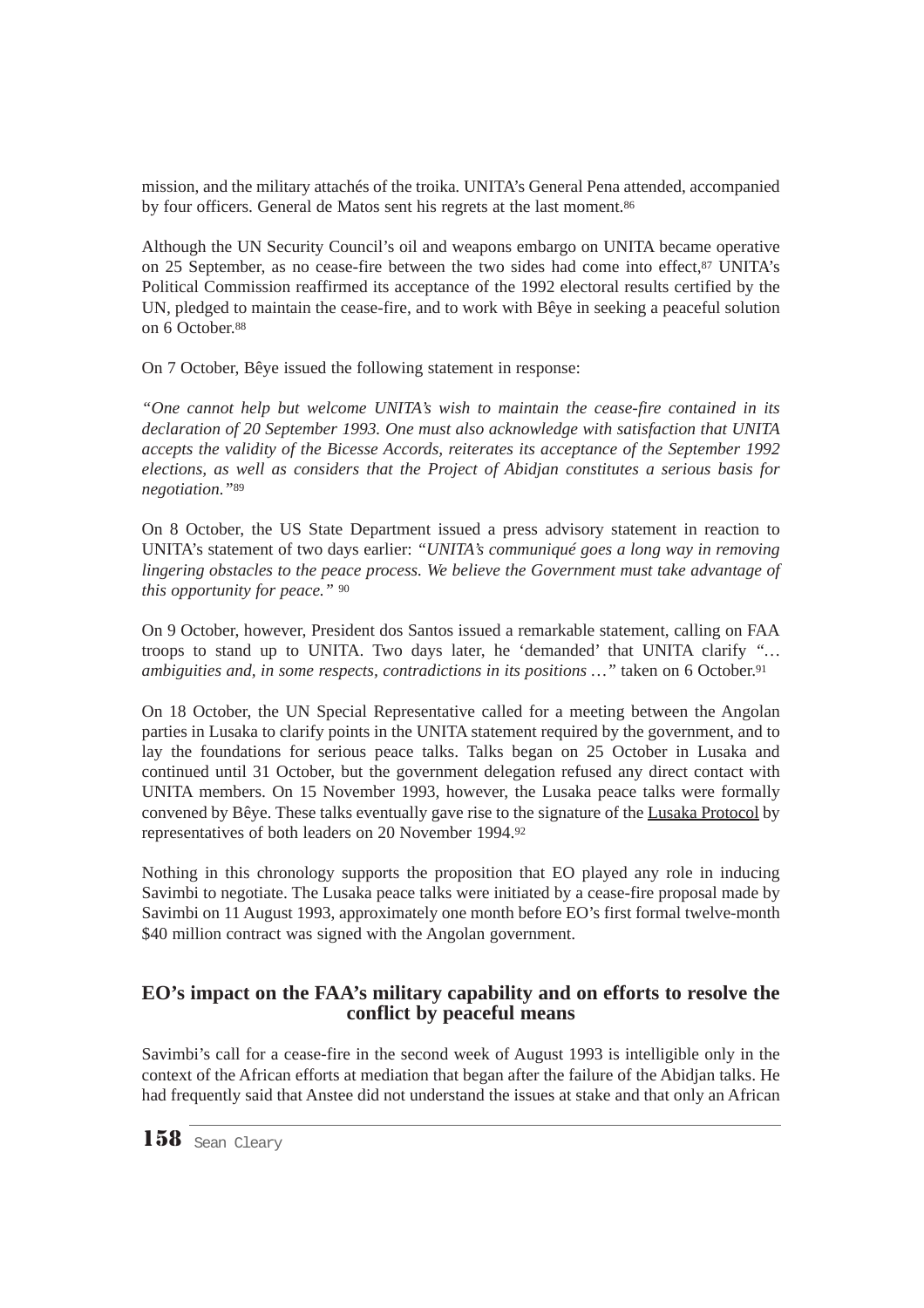could facilitate resolution of the crisis. He had thus welcomed Bêye's appointment when Anstee stepped down.

But it was not only the fact that he expected a better hearing from Bêye and the Africans then engaged that had an influence. Other factors contributing to his cease-fire proposal no doubt included the realisation that the war had reached a stalemate; pressure from the US in the aftermath of the failed Abidjan talks; the move afoot in the UN Security Council to permit arms sales to the Angolan government, formerly forbidden under the 'triple-zero' provisions of the cease-fire included in the Bicesse Accords; and the announcements by the British and Russian governments that arms sales to the Angolan government would be resumed.

By 20 September, when Savimbi's cease-fire took effect, the government could only claim control of the coastal plain from Ambriz in the north to the Namibian border, and the interior cities of Malange, Saurimo and Luena. UNITA controlled a significant part of the rest, with the larger part of the country, however, either hotly contested, or not seen by either side as being of strategic importance. UNITA was besieging Cuíto, pounding it with artillery fire with seemingly as little regard for human life as the government's forces had displayed when attacking Huambo.

FAA units, already strengthened by General de Matos' restructuring programme, Portuguese training, and the consignments of new weapons received from former East-bloc countries and Brazil, were advancing on Huambo along four routes – from Waku Kungo, Lubango, Cubal and Balombo. UNITA's forces had checked their advance from the coastal plain to the west, shortly after the climb up to the central plateau had begun. The Angolan Air Force was conducting regular bombing raids on Huambo.

Certain well-informed and prescient observers outside the UN understood both the risk and the opportunity in September 1993. Former US Assistant Secretary of State for African Affairs, Chester Crocker, had written a trenchant opinion piece in October 1993:

*"Today a new stalemate may be emerging. UNITA is stronger on the ground and better organised … But the MPLA holds Luanda, the revenue from some 500,000 barrels of oil per day output and universal diplomatic recognition. Washington, Lisbon and Moscow, meanwhile, have dropped a key restriction from the 1991 package, thus enabling the MPLA government to return to the world arms market with the means to attract mercenaries, contractors and assorted hired guns from around the world."*<sup>93</sup>

The purpose of EO's engagement was to recover the territory captured by UNITA between January and August 1993, and to shift the balance of military power in the Angolan government's favour. The principles of the peace embodied in the Lusaka Protocol – a ceasefire, resumption of the Bicesse Accords and *"… national reconciliation, to include broadened participation by UNITA at the national, provincial and local levels …"* – had been settled in Abidjan in April 1993, and were almost identical to those introduced in the crisis negotiations in October 1992 in Luanda. The Angolan government, having been freed formally from the restraints of the triple-zero arms sale ban94 and having secured the services of EO, preferred to seek military victory.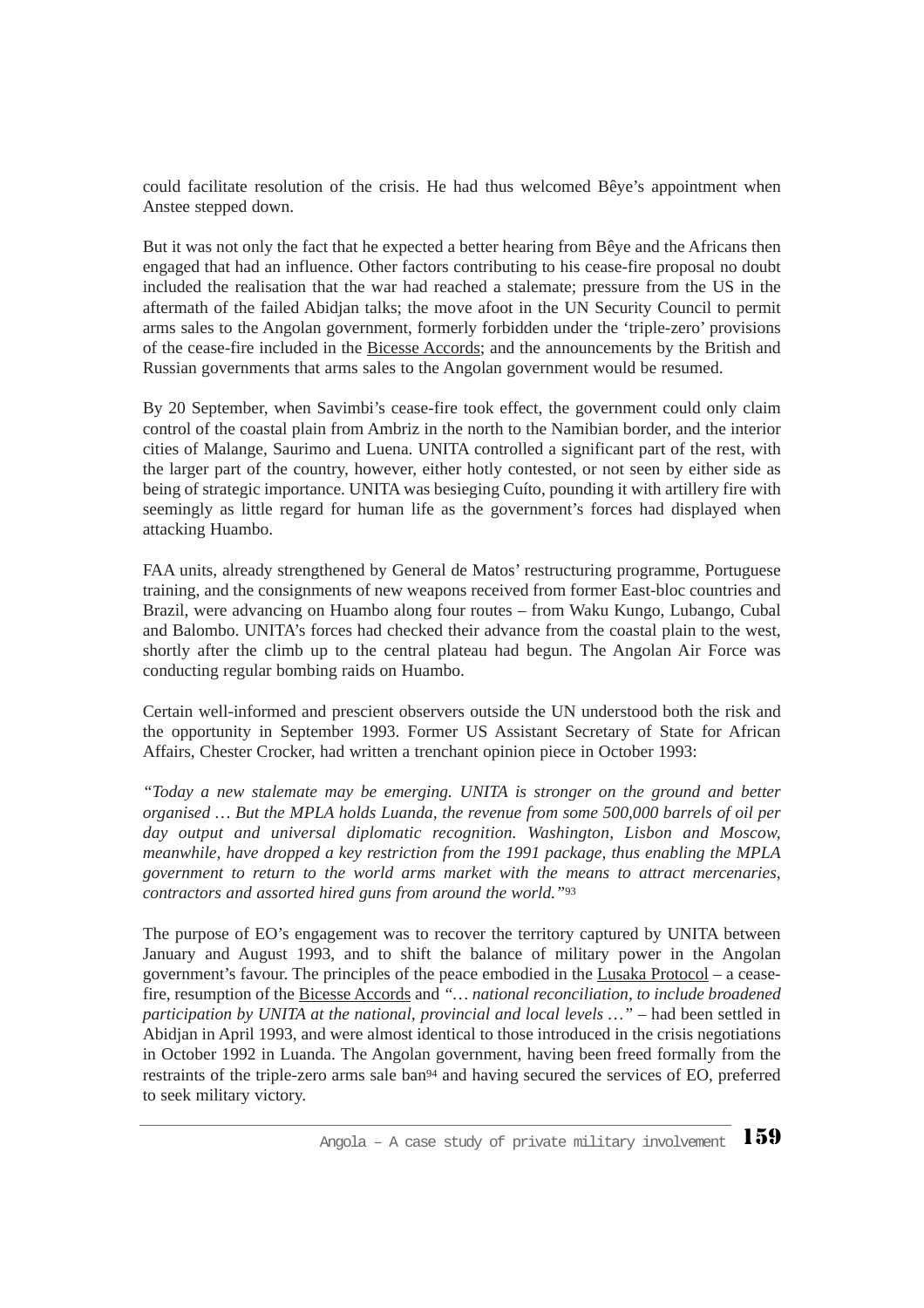# *Areas of UNITA operations, control and influence: September 1993*



160 Sean Cleary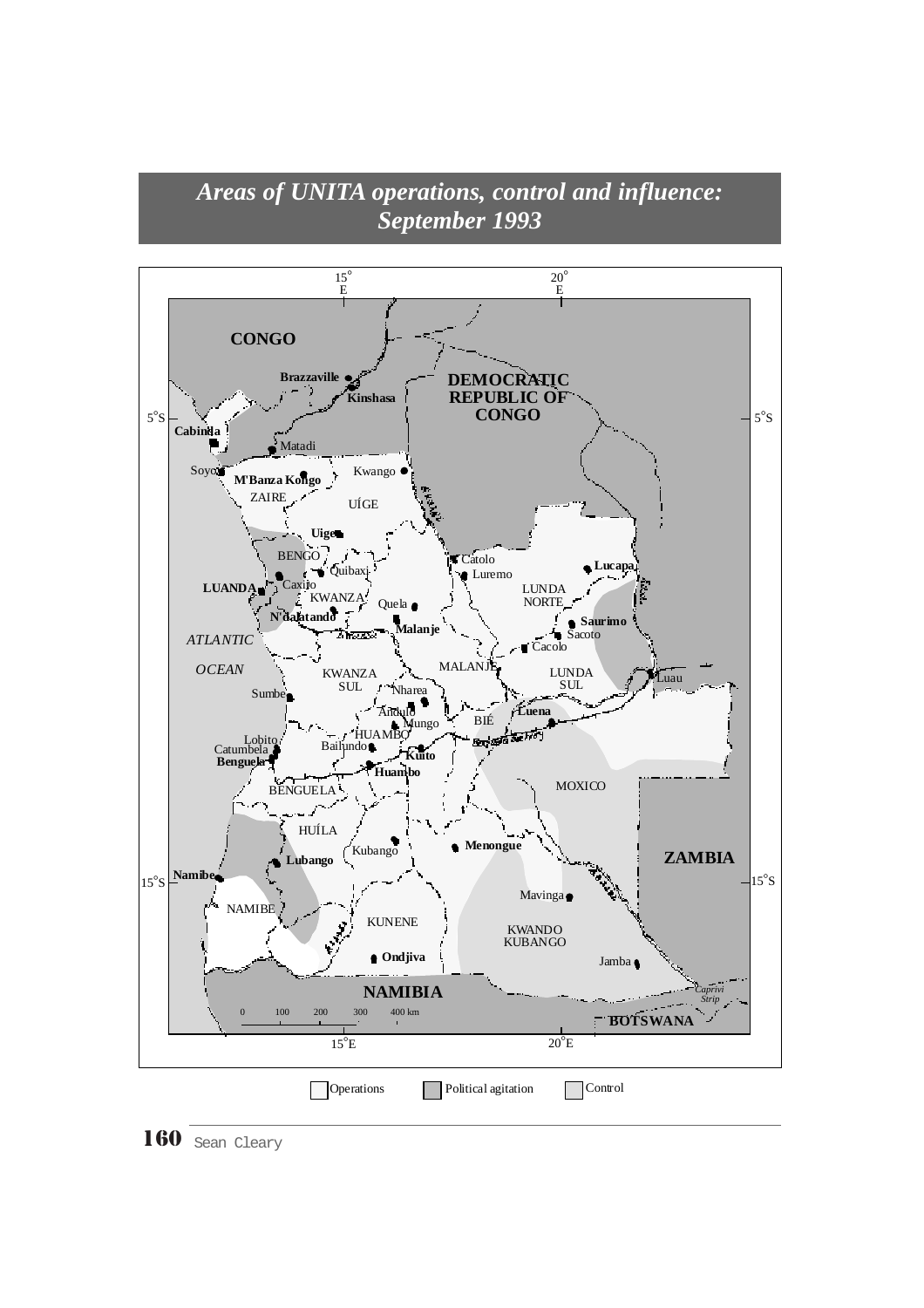The government therefore refused to accept the cease-fire even after the peace talks had begun in Lusaka in November 1993. EO was given a chance to show its mettle. The approximately 500 men initially deployed by EO in Angola had a significant effect on the overall operational efficiency of the FAA from an early stage. By helping the FAA General Staff define their requirements for armour, artillery, fighter and bomber aircraft and special *accoutrements,* and acquiring specialised materiel for them on world arms markets,95 EO was able to engage and permit its trainees to fight with state-of-the-art equipment. Drogin's estimate of US \$2 billion spent on new equipment by October 1994 is not far off the mark, to judge by the catalogues of armaments actually imported.96

Secondly, EO's delivery of tactical advice, training and combat capability<sup>97</sup> rendered UNITA – whose forces maintained the cease-fire98 for perhaps three months after 20 September, despite severe provocation and loss of territory previously captured – especially vulnerable to FAA attacks. By October 1994, *"… EO ha[d] trained 4,000 to 5,000 government troops and about 30 pilots … at three camps, located in Lunda Sul, Cabo Ledo and Dondo … reportedly … [in] basic fighting techniques, weapons maintenance, signals, engineering and specialised skills such as reconnaissance."*<sup>99</sup> HRW/A also recorded its training of the FAA Reconnaissance Regiment and Special Tactical Units. Furthermore:

*"EO also maintains two 'Special Units' of its own, which since February 1994 have been active in front-line operations against UNITA. One was deployed in Uige province, the other in Lunda Norte province in August 1994. Human Rights Watch has been told that three ex-SADF helicopter pilots regularly transport both EO employees and Angolan soldiers, including in combat situations."*<sup>100</sup>

The decisive role of EO units in ground combat and aerial bombardment in this period has already been highlighted. HRW/A cites the somewhat more circumspect account of the mercenaries' contribution to the capture of Cafunfo in July 1994, provided by Brummer in the Weekly Mail & Guardian, alleging that *"… about 20 Executive Outcome 'advisers' had been spread through the column, from platoon to command level, and air support had been given by Executive Outcomes-trained pilots."*<sup>101</sup> Venter's detailed accounts of more extensive engagement are more persuasive.102

Shearer (1998) offers a useful thumbnail sketch of EO's activities in 1994:

*"In January 1994, the FAA's 16th Regiment was airlifted to N'dalatando, a key town southeast of Luanda, and retook it with tactical assistance from EO. The Cafunfo diamond fields in Luanda [sic] Norte province were captured in June 1994 in an operation in which EO personnel participated directly. In August the FAA regained Soyo and took the provincial capital Uíge, and, in September, the key town of Huambo fell to government forces."*<sup>103</sup>

The following map, reflecting the situation in February 1995, illustrates, by comparison with that for September 1993, the FAA's successes with EO's help.

It is arguable, therefore, that the effect of the heightened capability afforded to the FAA was not to shorten, but to prolong the war.104 Without better capacity – at least in prospect – there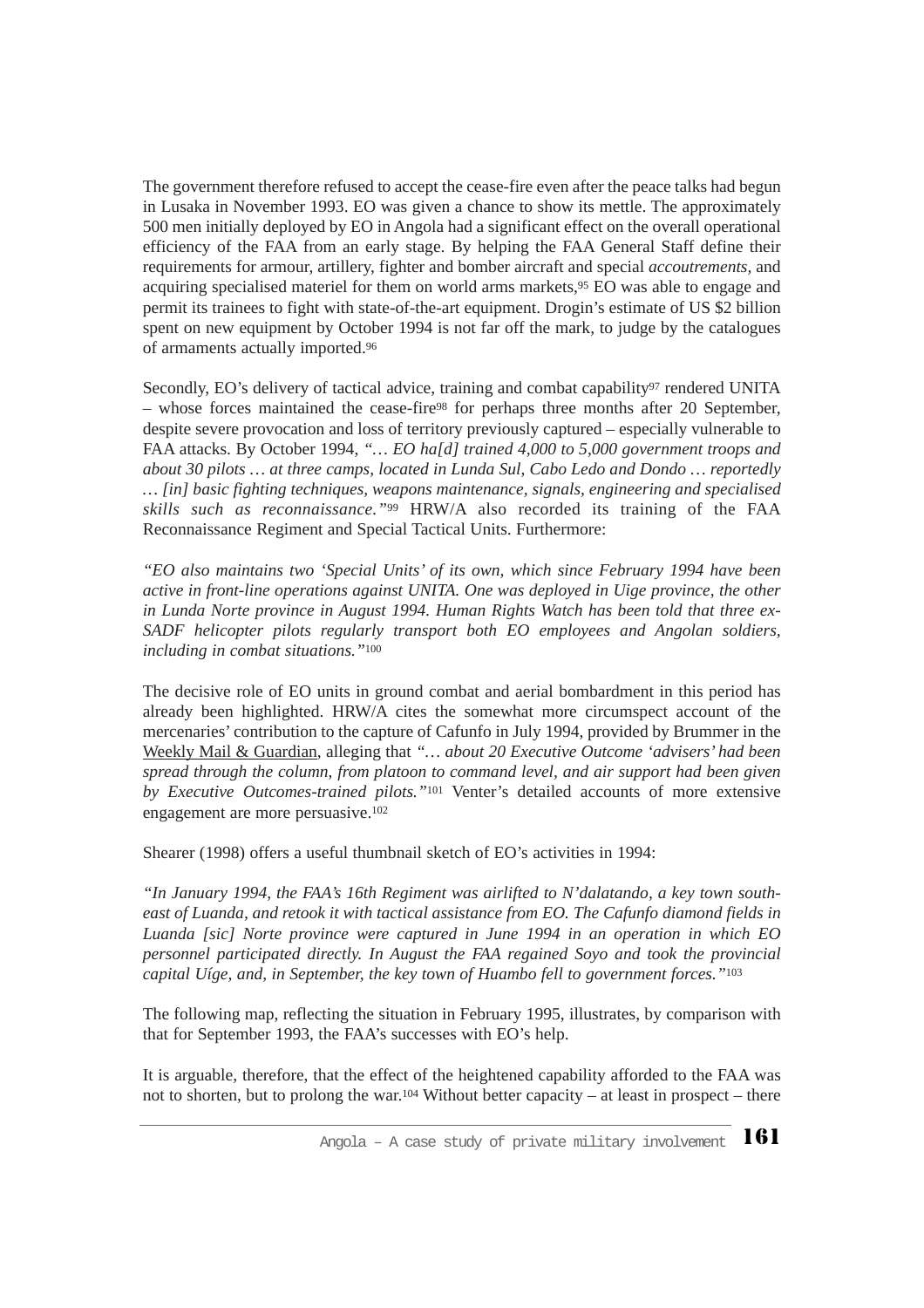



162 Sean Cleary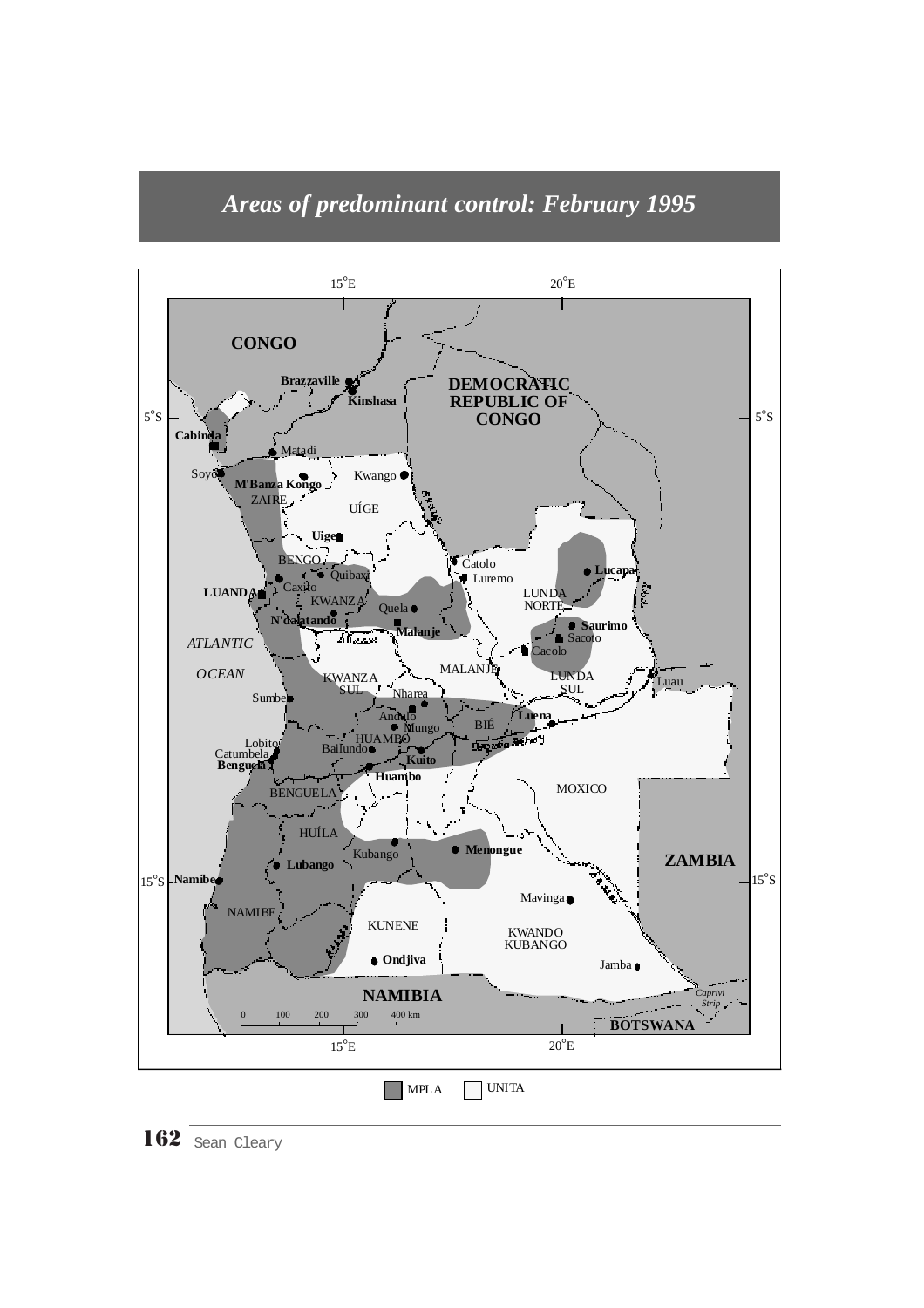is every reason to believe that the Angolan government would have responded favourably to the cease-fire proposal made by Savimbi in August 1993, and implemented unilaterally by UNITA on 20 September. The government had sent representatives to negotiate in November 1992 and January, February and April 1993. It was only from August that it no longer had any interest in a cease-fire.

### *The government's hard-line*

EO's continued availability and efficiency – together with substantial arms deliveries from several countries – gave the Angolan government reason to believe that the FAA could continue to disregard the cease-fire throughout the Lusaka talks.105 Drogin observed late in October 1994: *"As a result [of international legitimacy and superior military capability], government hardliners insist that Savimbi can now be beaten, or at least pushed back into the bush. They want to force UNITA from diamond-producing areas and cut its supply lines to Zaire."*<sup>106</sup>

Angolan government ministers and FAA military commanders made no secret of this in private discussions. Even after the initialling of the Lusaka Protocol on 31 October and formal signature of the truce provided for in the Protocol on 16 November 1994, the FAA military attack, assisted by EO, did not end.107

Huambo fell to government forces on 6 November, after Savimbi abandoned the city rather than take the casualties that defence would have entailed. Uíge was captured on 17 November after a night of intense aerial bombardment; FAA troops then moved on Negage. Cuíto Cuanavale was captured on 19 November. The FAA continued to move against UNITA positions in strength until 22 November 1994 and then, for at least two months, in a more discreet way with its Special Forces, with EO support, to recapture territory from UNITA.108

EO's engagement and the FAA's progressive advance continued less visibly until December 1995, when President Clinton, in the course of President dos Santos' first official visit to Washington, brought pressure to bear on the Angolan President to instruct EO forces to withdraw.<sup>109</sup> EO senior officers, however, boasted privately after the company's formal withdrawal of 178 men on 15 January 1996, that their withdrawal was stage-managed by agreement with the Angolan government, and that sufficient forces for essential tasks were retained within Angola.

#### *Diamond interests contaminate the equation*

Control of Angola's rich diamond fields was another factor in prolonging the war. In further payment for EO's services, substantial concessions were granted to Branch Energy, Buckingham's company,110 which were transferred to Carson Gold (later converted to DiamondWorks Limited) through Hansard Management Services Limited and Hansard Trust Company Limited, in exchange for shares in DiamondWorks.111 Numerous concessions were also secured by FAA generals and other senior officers. Capture and occupation of these areas for personal benefit were important goals for the combatants.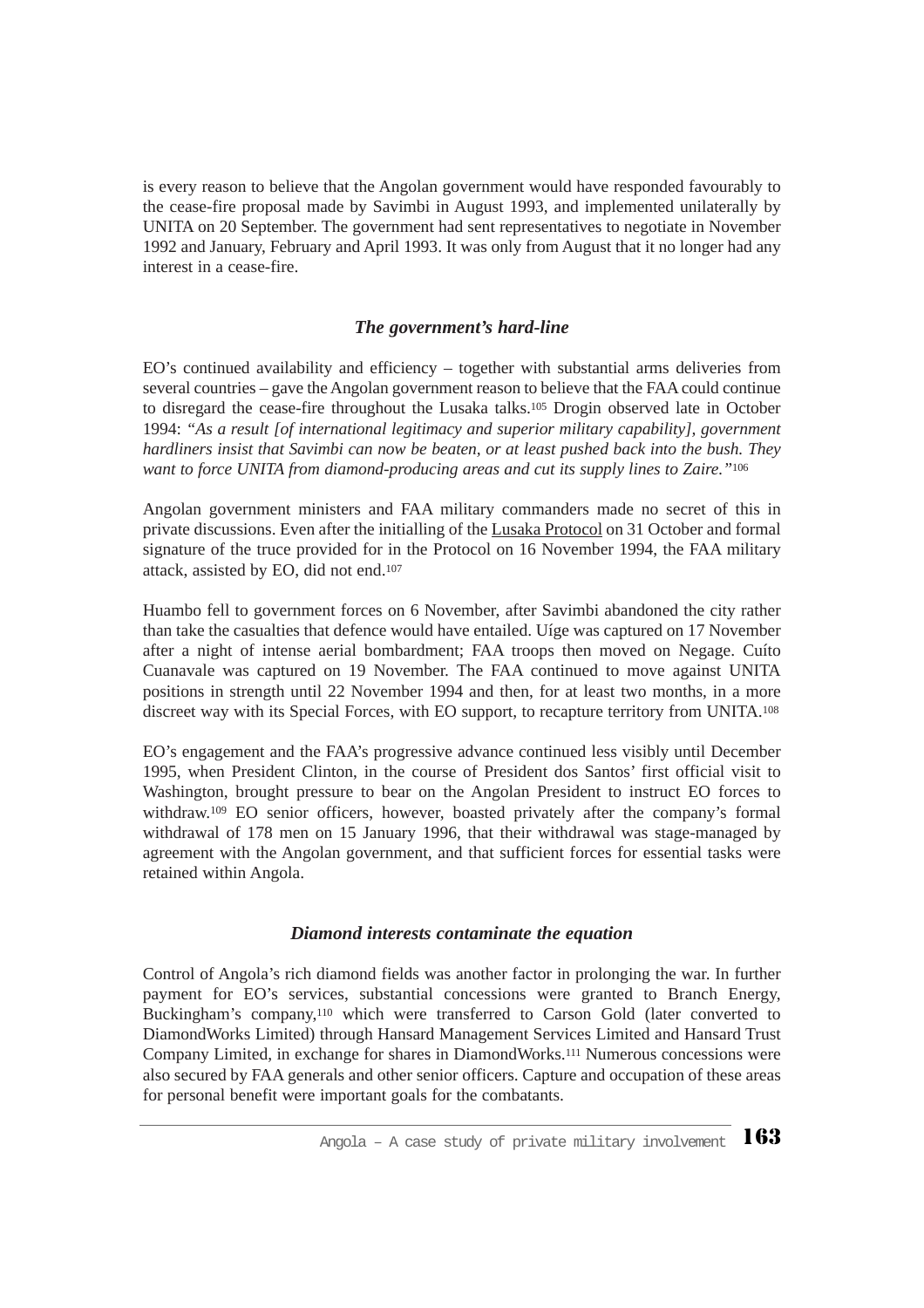Likewise, of course, UNITA occupied and exploited the diamond areas under its control, to give it the resources needed to continue fighting. Many of these alluvial fields were worked by South African and other fortune-seekers. UNITA's income from its diamond operations has been estimated at between \$300 million and \$600 million per year. Enormous damage has been done by parties on both sides to the alluvial diamond fields by bulldozers and amateurish incompetence.

#### *Results of the prolonged war*

EO unquestionably helped the FAA to achieve its military objective, but at a terrible cost. When the second contract was signed in September 1994, the determination of the government and EO to continue the war despite UNITA's unilateral cease-fire, had cost the lives, in that year alone, of perhaps 200 000 Angolans,<sup>112</sup> destroyed most of the remaining national infrastructure, and fractured the Angolan economy.113 Social and economic

## *Angola: Selected indicators: 1991-2000*

| <b>Index</b>                                          | 1991    | 1992    | 1993    | 1994    | 1995    | 1996    | 1997    | 2000   |
|-------------------------------------------------------|---------|---------|---------|---------|---------|---------|---------|--------|
| <b>GDP</b><br>(\$ million)                            | 12 127  | 8 7 0 2 | 6 6 4 5 | 4 706   | 5 5 2 9 | 5 8 9 6 | 6 2 4 8 | 7728   |
| Exports <sup>1</sup><br>$($$ million $)$              | 3 6 3 0 | 3 7 9 6 | 3 0 0 5 | 3 1 1 3 | 3 6 25  | 3 8 4 0 | 4 1 3 9 |        |
| Oil exports<br>$($$ million $)$                       | 3 2 3 8 | 3 5 7 3 | 2826    | 2896    | 3 4 0 0 | 3 5 8 8 | 3 8 6 9 |        |
| <b>External</b><br>Debt <sup>2</sup><br>$(\%$ of GDP) | 67,3    | 106,1   | 149,7   | 233,8   | 193,8   | 152,3   | 140,1   | 101,1  |
| Debt service<br>ratio <sup>3</sup> – $\%$             | 60,6    | 47,1    | 63,8    | 53,6    | 47,8    | 35,2    | 34,2    |        |
| <b>Overall BoP</b><br>$(\%$ of GDP)                   | $-12,4$ | $-15,4$ | $-25,9$ | $-28,1$ | $-18,9$ | $-10,9$ | $-8,4$  | $-2,7$ |

<sup>1</sup> Exports of goods and non-factor services

<sup>2</sup> Excludes some oil company debt (data not available)

<sup>3</sup> Ratio of debt service obligations to exports before debt relief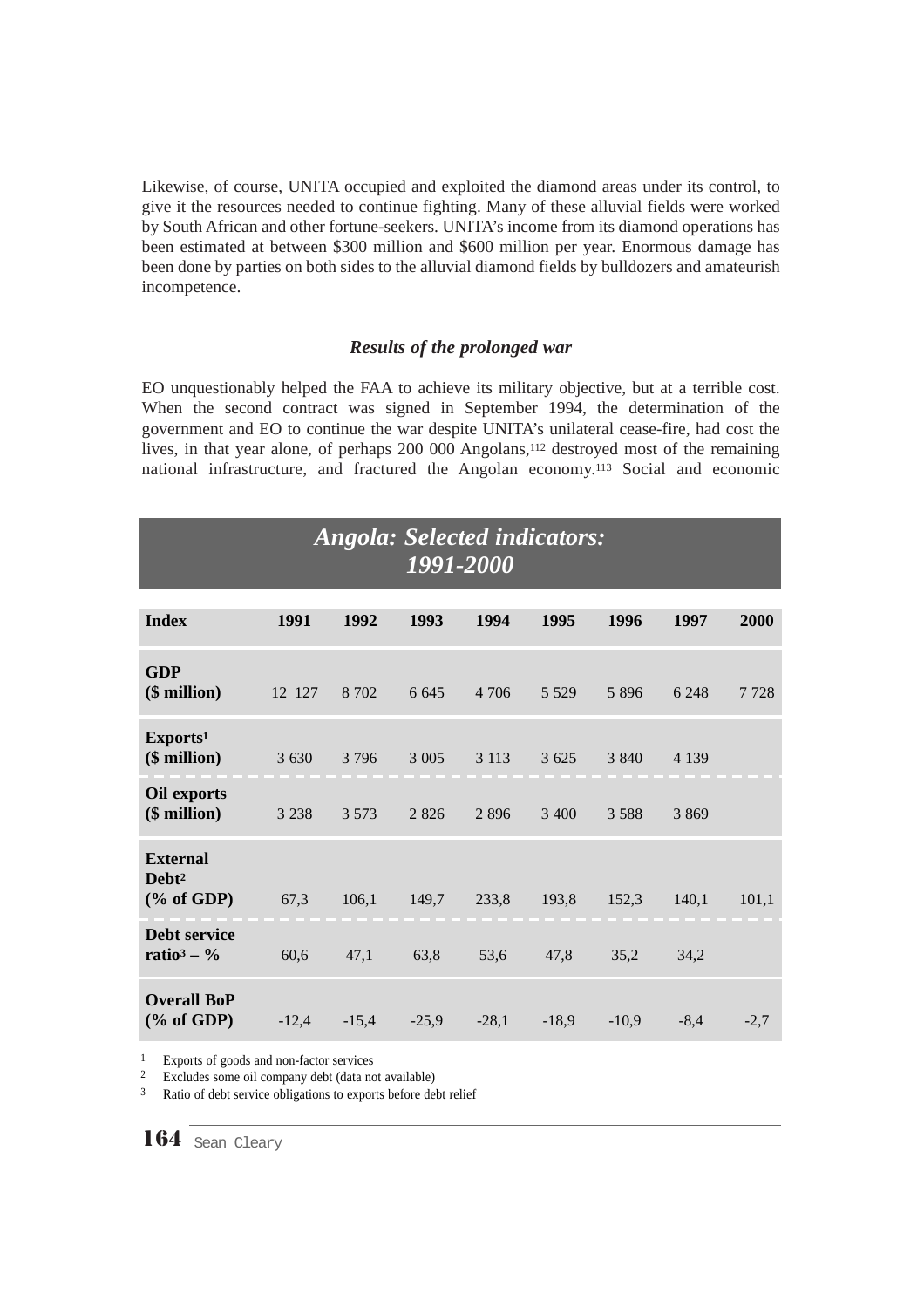

# *Gross domestic saving (percentage of GDP)*



Angola – A case study of private military involvement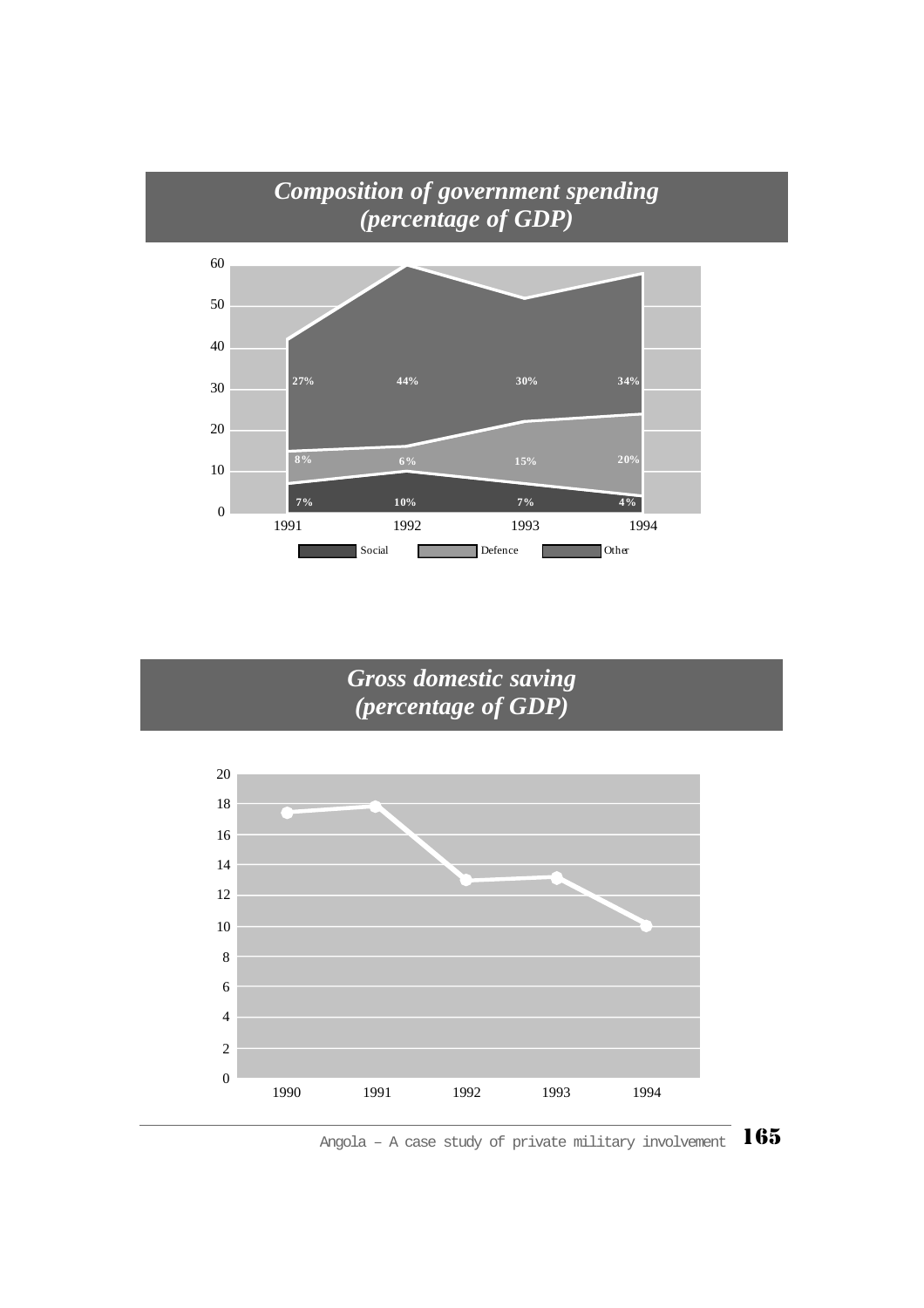conditions in Angola were markedly worse in September 1995, when EO signed a contract for the third time.

The IMF's comparative analysis, presented on the previous page, of the key features of the Angolan economy in December 1992 and December 1994 illustrates the impact of the prolonged war most effectively.114

#### **Current assessment**

There is no doubt that EO's engagement by the FAA in 1993 contributed to the prolongation of the war – greatly worsening the suffering by Angola's civilian population.115 It diverted attention from the need to address the root causes of the conflict and helped to create an Angolan military capability that has not been wisely used in regional affairs since then. This is not to say that, without EO's engagement, none of this would have happened; nor, of course, that it bears all, or even most of the blame. There is, however, a causal link between its activities after deploying of its substantial capabilities, and a series of consequences apparent in Angola and other parts of Central Africa today. At the least, EO contributed to the results.

Worse yet, peace is still not at hand in Angola, or its surrounding region, in part because the Angolan government, just as the old South African government, appeared to believe that it could resolve its domestic challenges by internal suppression and military pressure on its neighbours.116 Savimbi's failure to overcome his (likely well-founded) fear of assassination if he travelled to Luanda, led to his refusal to demobilise his troops and, indeed to his rearming them against the likelihood of attack. UNITA's response to provocation by those in Angola's security services who believe that a final confrontation is inevitable, has thus contributed to the inevitability.

Persons associated with EO, in whatever corporate guise thereafter, were still engaged in the Angolan government's efforts to resolve the conflict by military means in 1998, albeit that they provided services that could not fall foul of the definition of 'mercenary'. Training of special forces units were undertaken by South African specialists, to the great satisfaction of the FAA General Staff, at the training unit in Huambo, and South African pilots flew the King Air electronic reconnaissance aircraft and other Angolan Air Force craft, that intercepted aircraft on illicit flights to supply UNITA in contravention of the UN Security Council resolution prohibiting such flights.117

These services were not intrinsically objectionable. What gave rise to concern was the fact that they were provided in the context of a rising tide of tension in Angola, which, many seasoned observers believed, presaged a new round of war with serious consequences for neighbouring states, despite the ostensible progress made in 1997 in implementing the peace accords.118

This insight proved prescient. In the face of evidence that UNITA had not disarmed and had in fact rebuilt its army in expectation of a FAA attack, FAA forces, under instructions from President dos Santos, moved against UNITA-controlled Andulo and Bailundo early in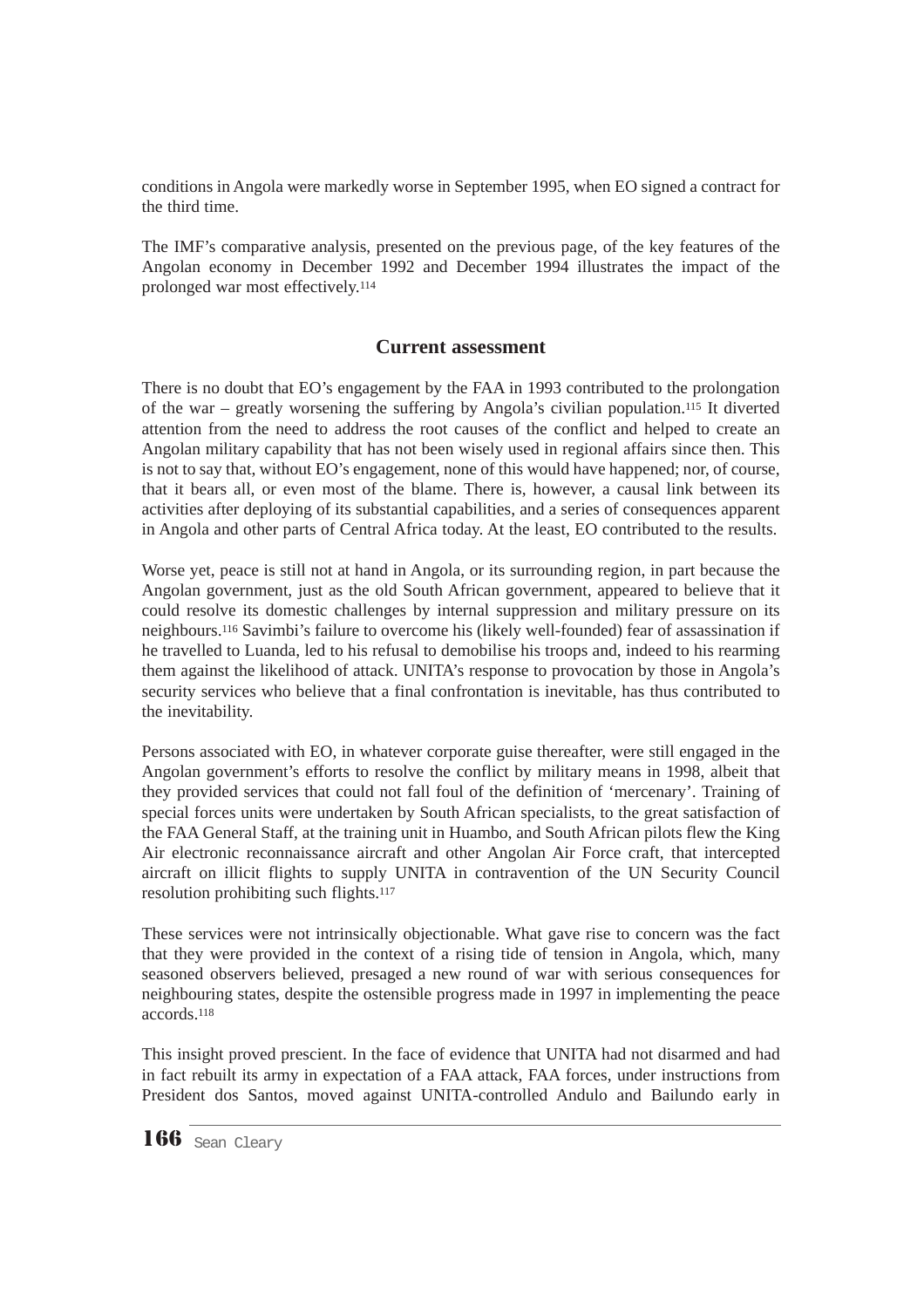December 1998, thereby formally beginning Angola's third civil war. UNITA seems, moreover, to have learned from the FAA's book. Recent reports suggest that it has recruited Ukrainian and South African mercenaries, some formerly employed by EO,<sup>119</sup> to train its troops and provide advisory services on the battlefield.

Another round of war in Angola, however, will offer no solution. Indeed, in the face of wider regional conflict, encompassing both the Democratic Republic of Congo (Kinshasa) and the Republic of Congo (Brazzaville), where Angolan belligerents have fought proxy wars in recent years, a new war can only contribute to the economic exhaustion of the region. Both Angolan parties should be dissuaded from war with all the capacity at the command of the international community.120 It stands to reason that there is no place for the sale of private services which encourage one side, or the other, to believe it can benefit from further violent military clashes.

#### **ENDNOTES**

- 1 The Bicesse Accords, after the location on the outskirts of Lisbon where the signing ceremony took place.
- 2 Adapted from S M Cleary, *Angola: Prospects for Peace*, South African Yearbook of International Affairs 1997, SAIIA, Johannesburg, 1997.
- 3 It did not. As of the date of publication of this book, Angola is again embroiled in civil war.
- 4 C A Crocker, High Noon in Southern Africa, W W Norton and Company, New York, 1992, pp. 293-296.
- 5 Decree No 58470 (1901), reviewed in 1919, abolished by Decree No 42894 (1961). See C M de Sousa, Angola Libre?, Gallimard, Paris, 1975; Makidi-Ku-Ntima, *Class Struggle and the Making of the Revolution in Angola, Proletarianization and Class Struggle in Africa*, Contemporary Marxism, 6, Spring 1983, pp. 119-141.
- 6 The *petit bourgeosie* comprised whites, persons of 'mixed race' and acculturated black Angolans.
- 7 Crocker, op. cit., pp. 120 and 425-446; see also South African Department of Foreign Affairs, Namibian Independence and Cuban Troop Withdrawal, Pretoria, May 1989.
- 8 UN, Agreement among the People's Republic of Angola, the Republic of Cuba and the Republic of South Africa, UN Security Council document S/20345, New York, 22 December 1988.
- 9 M Anstee, *Letter to the Editor*, Washington Post, 10 June, 1993.
- 10 VORGAN radio broadcast, 11:00, 20 September 1993.
- 11 B Grill & C Dumay, *Der Söldner-Konzern,* Die Zeit, 4, 17 January 1997.
- 12 Huambo and surrounding towns suffered most under FAA bombardment; Cuíto (Bié) under that of UNITA.
- 13 IMF calculations based on Angolan government data, unpublished IMF data, September 1995.
- 14 While this is not impossible, no independent confirmation of UNITA's allegations could be found.
- 15 America's Defence Monitor, *Conflict Inc.: Selling the Arts of War*, broadcast on Private Security Groups, 7 December 1997. Isenberg is a Senior Research Analyst, Center for Defense Information, Washington DC, and author of Fortune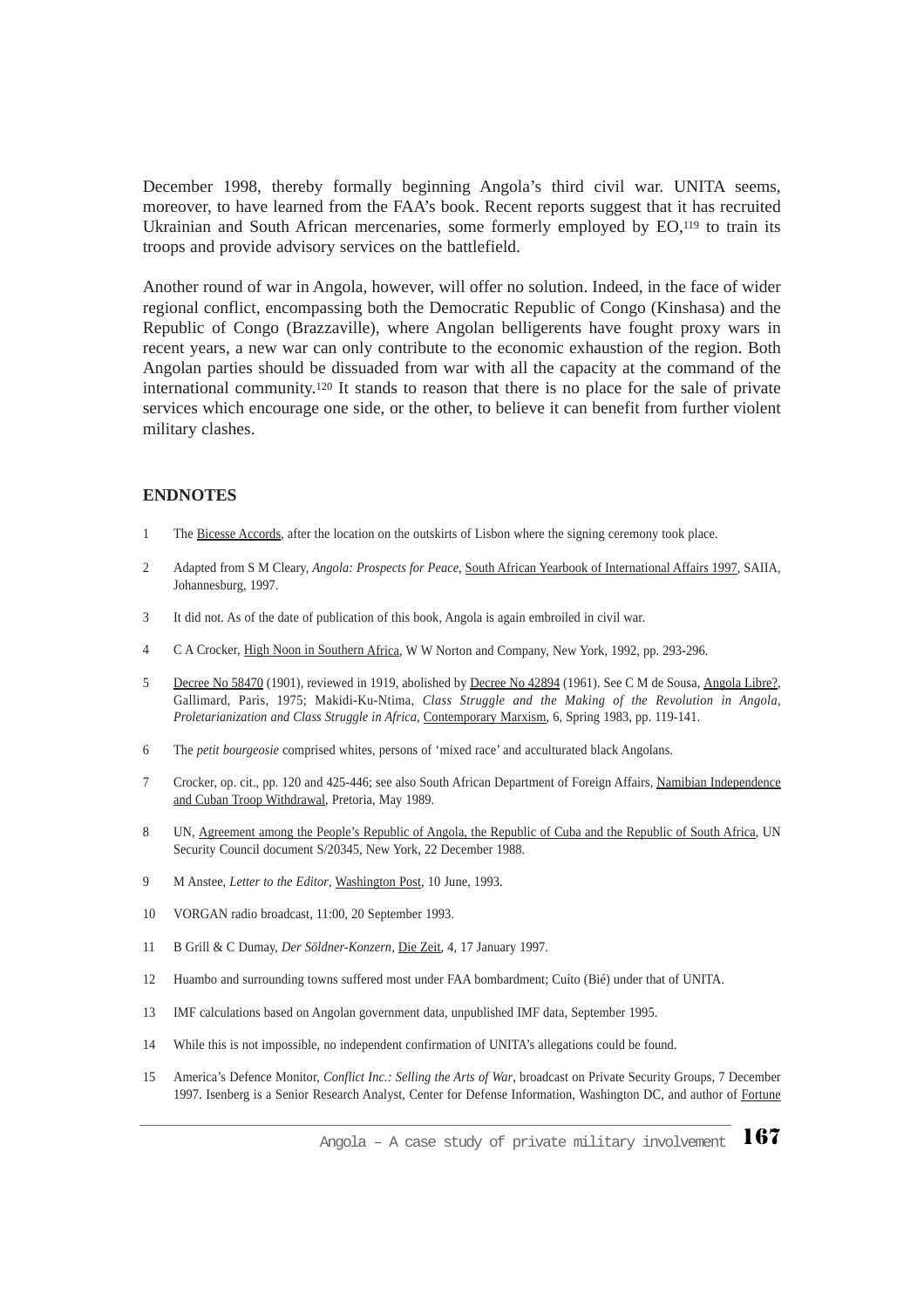Ltd: A Profile of Today's Private Sector Mercenary Firms, Center for Defense Information Monograph, Washington DC, November 1997.

- 16 'Illegal' diamond miners, recovering stones without a concession.
- 17 D Shearer, Private Armies and Military Intervention, Adelphi Paper 316, International Institute for Strategic Studies, London, February 1998, p. 23. Shearer is explicit about EO's direct engagement in combat in Angola: see pp. 46, 48, and 66.
- 18 America's Defence Monitor, op. cit.
- 19 Prohibiting US support to any Angolan party in the conflict.
- 20 J Stockwell, In Search of Enemies: A CIA Story, Andre Deutsch, p. 224; Baltimore Sun, 3 February 1976; New York Times, 3 February 1976.
- 21 F Bridgland, Jonas Savimbi: A Key to Africa, Macmillan, London, pp. 177-178.
- 22 Ibid., p. 178
- 23 Surviving members of these forces and their descendants now comprise a large part of the 40<sup>th</sup> Brigade of the armed forces of the DRC, after their repatriation in the wake of Mobutu's demise in 1997.
- 24 M Meredith, The First Dance of Freedom, Hamish Hamilton, London, 1984, p. 295.
- 25 Ibid.
- 26 See SAPA-AFP-Reuter, *Angola: Many SA Mercenaries Here*, Citizen, 11 January 1995, p. 19.
- 27 A J Venter, *Mercenaries Fuel Next Round in Angolan Civil War*, Current Conflicts: Jane's International Defence Review, 1996.
- 28 Human Rights Watch Arms Project, Angola: Arms Trade and Violations of the Laws of War since the 1992 Elections, Human Rights Watch/Africa, New York, November 1994, p. 30.
- 29 E B Ballesteros, Report to the Economic and Social Council, E/CN.4/1994/23, United Nations, New York, 1994, para. 41.
- 30 Ibid., para. 40. This report of mercenary activity seems less plausible. The Bakongo straddle the borders between Angola, Zaire (as it then was, now the DRC) and the Republic of the Congo, and members of the same families belong to UNITA and owe allegiance to Kikongo chiefs, while Mobutu provided all types of assistance to UNITA, and earlier to the FNLA. None of this fits the description of mercenary activity, and it is unlikely that UNITA would have paid soldiers for such support. It did 'pay' for Mobutu's support in other ways, such as percentages of the proceeds of diamond sales from UNITA-controlled areas where such stones were sold through Zaire.
- 31 Ibid., para. 59. Ballesteros says that he *"... has been informed that foreign mercenaries are training members of the Angolan rebel UNITA forces at Kamina ... which is also reportedly being used for the transport of weapons and equipment of the Angolan rebels. It has also been reported that South African mercenaries have settled in the area of Moanda, Zaire, and that the territory of Zaire is being used for the transport of South African and other mercenaries, weapons, equipment, medicines and food, on clandestine night-time flights, to the areas of Angolan territory under UNITA control."* Regrettably, he provides no names of companies, or dates, or allegations of participation in particular actions. EO and Propilot are the only companies named in connection with Angola in the 1994 report, making one cautious about offering definitive statements on the basis of such unsubstantiated, information.
- 32 The possibility that individuals may have decided to fight with UNITA cannot be ruled out, although there is no evidence of recruitment efforts, or an identifiable group being involved in combat.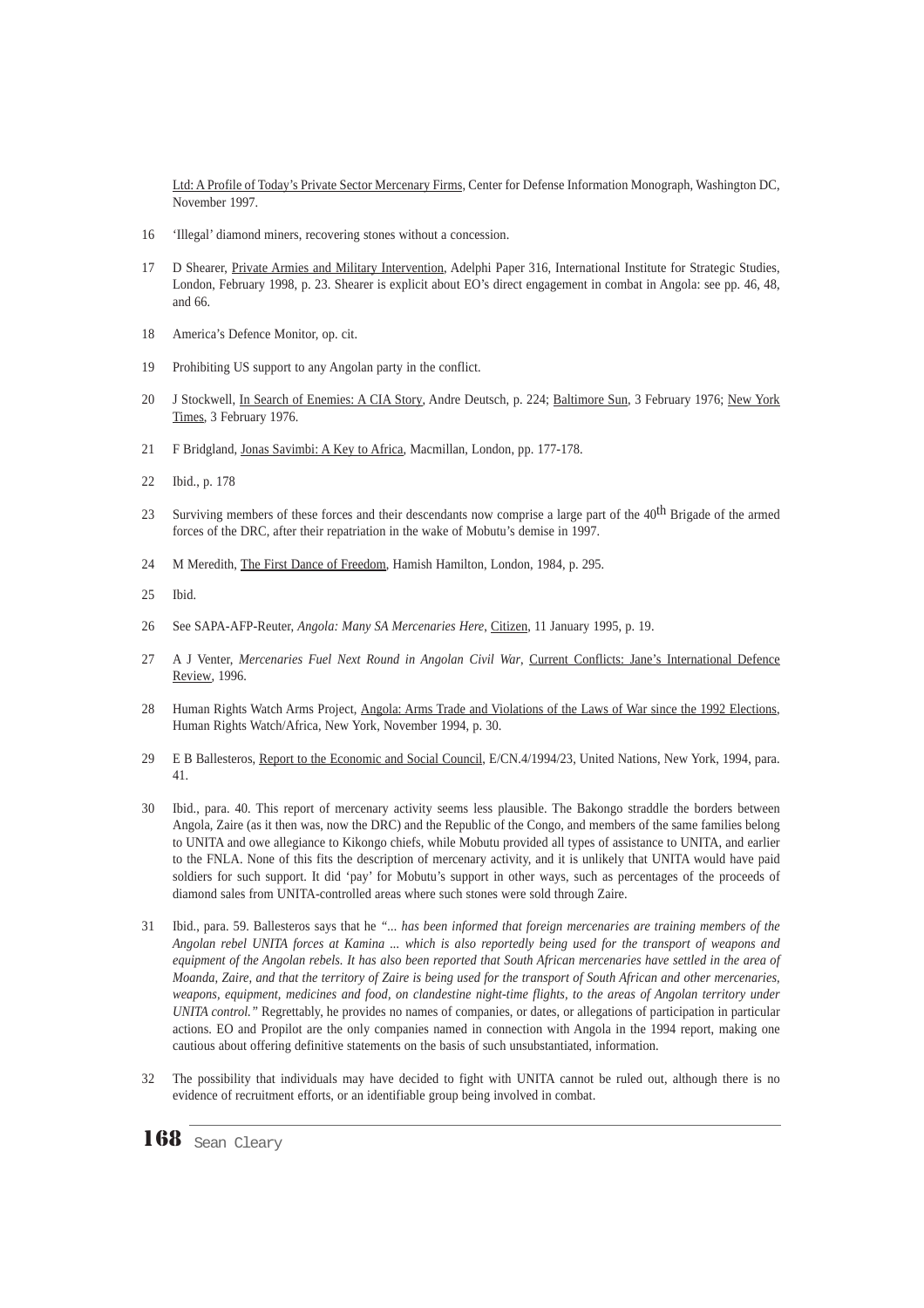- 33 The 1977 Additional Protocol I to the Geneva Conventions, 12 August 1949, article 47(2); the International Convention against the Recruitment, Use, Financing and Training of Mercenaries, 4 December 1989; article 1; the OAU Convention for the Elimination of Mercenarism in Africa, 1977, which combines some elements of each of the other conventions; see Chapter 10.
- 34 Article 47(1) of 1977 Additional Protocol I prescribes that *"… a mercenary shall not have the right to be a combatant or a prisoner of war."* Articles 2 through 6 of the 1989 Convention define the following as offences for the purpose of the Convention: acting as a mercenary, using, financing or training mercenaries; attempting to commit one of these offences; or being the accomplice of any person who commits, or attempts to commit one of these offences. The government of the then People's Republic of Angola became a signatory to the 1989 Convention on 28 December 1990.
- 35 Shearer, op. cit., p. 19, asserts that Article 47 of 1997 Additional Protocol I *"… does not … apply in a civil war …"*, and secondly, that, *"… if companies work only for recognised governments, as most [private military companies] argue that they do, then they are exempt from terms of these conventions …"* Ballesteros, though harshly critical of mercenary activities, observes that *"… the legal framework for mercenary activities is … not clear and specific enough … the contracts which private military advisory, training and security companies conclude with States and the personnel working for them, even when they have a military background and are highly paid, cannot be strictly considered as coming within the legal scope of mercenary status as defined in the reference material."* Emphasis added. See E B Ballesteros, Report to the Economic and Social Council, E/C no 4/1997/24, 20 February 1997, p. 23 para 106. See also Sandoz's extensive arguments in Chapter 10.
- 36 Especially A J Venter, *Combat Group Bravo*, Penthouse, date unknown; A J Venter, *Targets of Opportunism*, Soldiers of Fortune, April 1996.
- 37 See L Smerczak, *Soldiers of Misfortune*, Fair Lady, 10 March 1996.
- 38 EO's original contract with each person recruited for service in Angola provided that, while the duties he is to perform may be extremely dangerous and may lead to death, the contracting party will forfeit his salary and pay an amount of R100 000 as liquidated damages to EO, if he breaches an undertaking *"… not to divulge any information relating to this contract or his duties to any person or body."* See HRW/A, op. cit., p. 33; ibid., p. 54.
- 39 See, for example, Venter, April 1996, op. cit., pp. 61-62.
- 40 See, for example, A J Venter, *Africa's Forgotten Jungle Air Wars*, World Airnews, November 1995, pp. 23-24; A J Venter, *South Africans in Russian Planes Turned the Tide on Their Old Ally, UNITA*, Sunday Independent, 21 January 1996, p. 6; also T Cohen, *Executive Outcomes and Thereafter*, Associated Press, 24 March 1997.
- 41 See Venter, April 1996, op. cit., pp. 56-61, 82-85; H Howe, *South Africa's 9-1-1 Force,* Armed Forces Journal International, November 1996; *We're the Good Guys These Days*, The Economist, 29 July 1995, p. 32.
- 42 See Venter, ibid., p. 61; S Brummer, *Investing in the Bibles and Bullets Business*, Weekly Mail & Guardian, 16-22 September 1994.
- 43 Estimates of the sums paid vary. See, for example, Brummer, ibid.; F Rosetti, Interview with Eeben Barlow, *Folha de São Paulo,* 15 September 1994, p. 3; S Brummer, *Distrust as SA 'mercenaries' leave Angola*, Weekly Mail & Guardian, 19-25 January 1996, p. 4; A Rake, *Dangerous Dogs of War*, New African, 35, November 1995; *Reining in the Dogs of War*, Africa Express, 20 May 1997.
- 44 Again, estimates vary, as did numbers employed at different times in the period between September 1993 and January 1996. See Brummer, ibid.; Africa Express, ibid.; Rake, November 1995, op. cit.; Howe, op. cit.
- 45 International Convention against the Recruitment, Use, Financing and Training of Mercenaries, op. cit., Article 1(1)(a); see also Chapter 10.
- 46 It would appear to have been a closed corporation at the time the original contract was concluded. Barlow refers to having registered the 'company' in 1989, but details seem to differ. See, for example, A Johnson, *Broker of War and*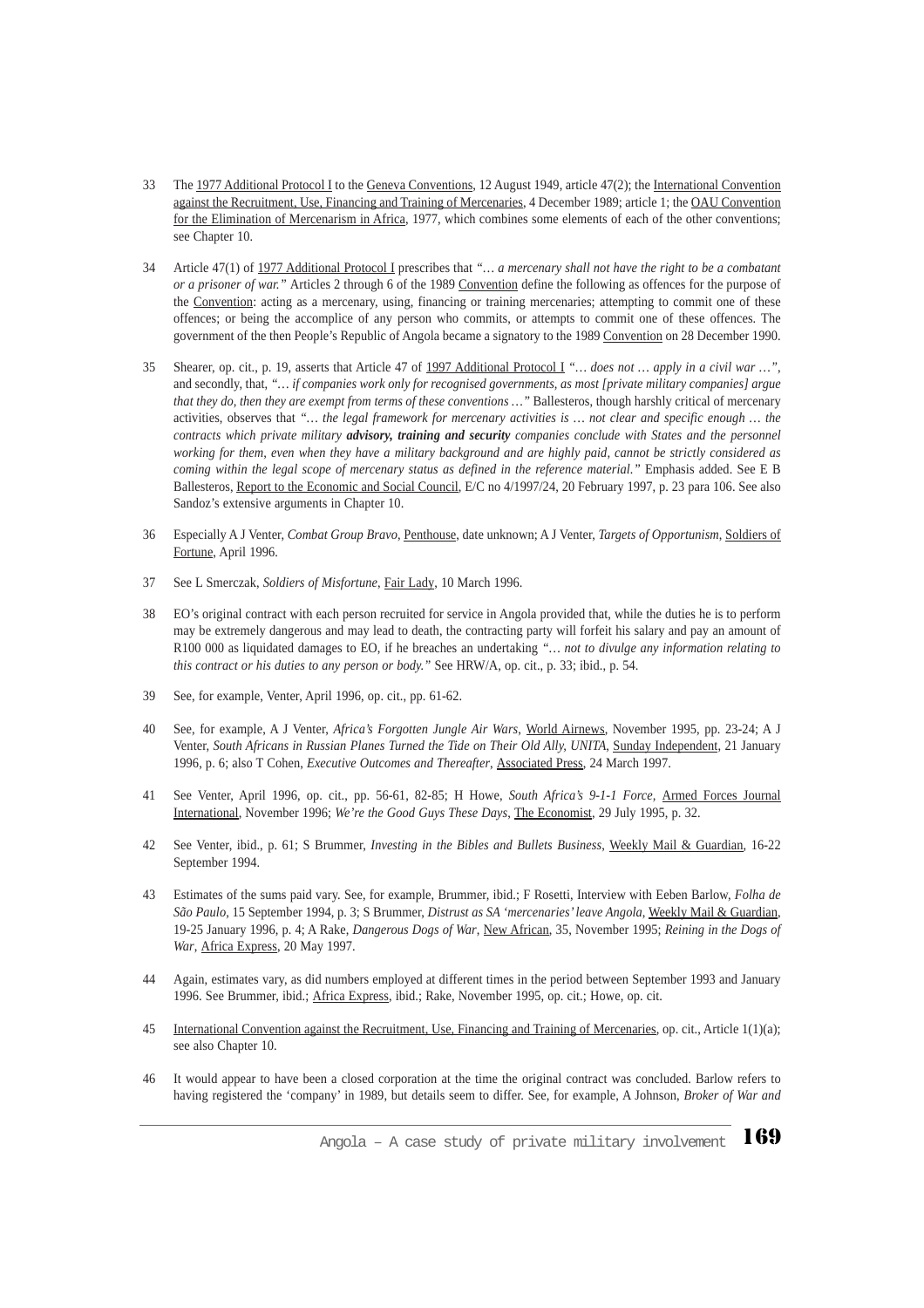*Death,* Weekly Mail & Guardian, 28 February – 6 March 1997; Brummer, September 1994, op. cit.; B Drogin, *Hired Guns Turn the Tide in Angola War,* Los Angeles Times, 30 October 1994. The registered number of Executive Outcomes (Pty) Ltd is 95/02016/07, indicating that it was only registered in 1995.

- 47 See Drogin, op. cit.; E Rubin, *An Army of One's Own*, Harpers Magazine, February 1997, p. 55. EO's now defunct website, <www.eo.com>, also emphasised the 'a-political' [sic] nature of their services.
- 48 Estimates vary, but the most frequently quoted range for Sierra Leone is between US \$2 000 and \$7 000, with top pay in other contracts reaching about \$10 000 a month. See, for example, Cohen, op. cit.; Rubin, op. cit.; Drogin, op. cit.; HRW/A, op. cit., p. 31; Smerczak, op. cit., p. 54; Howe, op. cit., p. 39; F de Lange, *UK Oil Company is Hiring Mercenaries*, Citizen, 4 March 1993, p. 11; I Capraro, *Die MPLA Werf in SA, Toon Pak Foto's,* Beeld, 2 March 1993, p. 1; E Gibson, *Onderneming Lewer net 'n Diens – Hoë*, Beeld, 20 August 1996, p. 5.
- 49 HRW/A, op. cit.; Africa Confidential, various issues, 1993 to 1995; Venter, November 1995, op. cit.; Venter, January 1996, op. cit.; Venter, date unknown, op. cit.; Venter, April 1996, op. cit.; also, A J Venter, *SA Mercenaries in Thick of Battle in Sierra Leone*, Sunday Independent, 27 August 1995; A J Venter, *Not RUF Enough*, Soldiers of Fortune, December 1995.
- 50 M Anstee, Angola: Orphans of the Cold War, Basingstoke, London, 1996; M Bredin, Blood on the Tracks, Picador, London, 1994; Human Rights Watch Arms Project, Angola: Arms Trade and Violations of the Laws of War since the 1992 Elections, Human Rights Watch/Africa, New York, November 1994; K Maier, Angola: Promises and Lies, William Waterman, Rivonia, 1996; J Matloff, Fragments of a Forgotten War, Penguin, London, 1997; J Patrício, Angola-EUA, Os Caminhos do Bom-Senso, Publicaçõos Dom Quixote, Lisboa, 1998; F Roque, Em Nome da Esperança*,* Bertrand, Lisbon, 1993.
- 51 Personal communication of members of the Government of Côte d'Ivoire.
- 52 See Roque, op. cit.
- 53 See Anstee, op. cit.
- 54 B Boutros-Ghali, Letter to the President of the UN Security Council, 18 December 1992.
- 55 Maier, op. cit., p. 124.
- 56 Statement by the President of the UN Security Council, 22 December 1992.
- 57 C McGreal, *Luanda Threatens to Ban UNITA Rebels Unless They Disarm*, The Guardian, 9-10 January 1993.
- 58 C McGreal, *Vanquished Rebels Flee Angola's Killing Fields*, The Guardian, 18 January 1993.
- 59 Personal communication by a member of Soares' staff.
- 60 This is the context of HRW/A's remarkable claim that EO was providing assistance to UNITA on contract until April 1993. See HRW/A, op. cit., p. 30.
- 61 Ibid., p. 20.
- 62 J Battersby, *Violent Cleansing Part of Angola War, Aid Workers Say*, Christian Science Monitor, 3 February 1993.
- 63 According to a UNITA press release datelined Huambo, 6 March 1993. HRW/A gives the date as 8 March; HRW/A, op. cit.
- 64 The speech addressed three themes: a definite, though defensive, celebration of African culture (*ubuntu*) contrasted with domination by what he disparagingly called the 'creole culture of the mulatos'; an attempt to regain Ovimbundu unity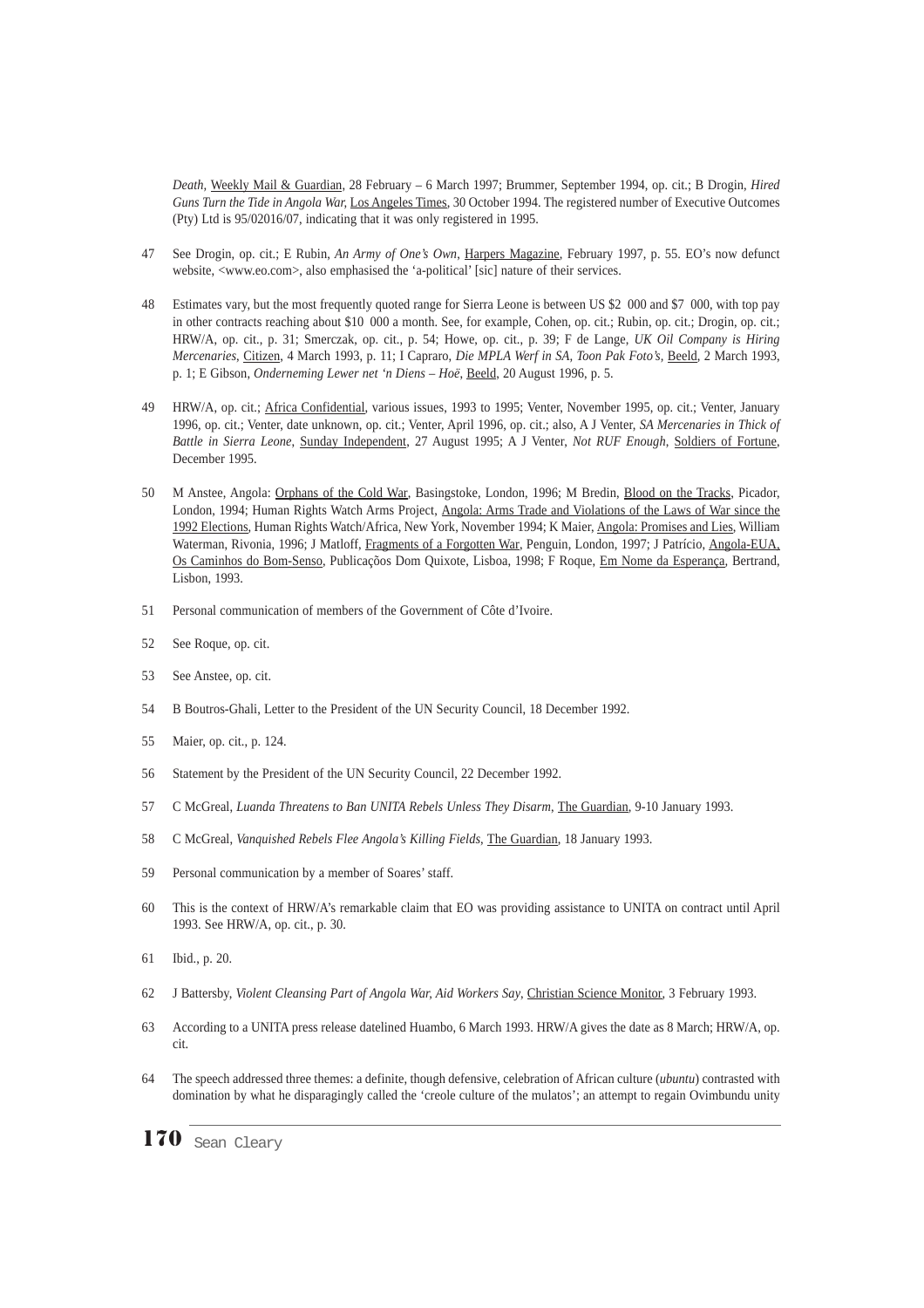as a building block for national unity, rejecting secession while calling for administrative decentralisation on a regional basis; and expression of a desire for peace and national reconstruction in a Government of National Unity, coupled with a warning that UNITA had the strength to do serious damage to any force seeking to harm it.

- 65 The other side is the fear of the élite in Luanda of the consequences of the *pretos*/Bailundos/*kwachas*, represented by Savimbi and UNITA, coming to power. There are echoes of earlier white fears of emergent black power in South Africa in all this.
- 66 This resolution was prompted chiefly by anger at Savimbi's determination to recapture Huambo after its loss to the FAA and emergency police units in January, and his failure to support the cease-fire talks in Addis Ababa in late February.
- 67 J Davidow, Transcript of Press Conference, Deputy Assistant Secretary of State, Bureau of African Affairs, Abidjan, 28 March 1993.
- 68 UNITA*, Conversações sobre a paz em Angola*, Abidjan, 12 April 1993
- 69 M Anstee, *Why the UN has Failed Angola*, Daily Telegraph, 7 September 1993.
- 70 UNITA's persistent demand for a far larger UN presence with a mandate to keep the peace also supports Roque's assertion that it feared its troops would be massacred in the camps if they remained there in October 1992; Roque, op. cit.
- 71 B Boutros-Ghali, Further Report of the Secretary-General on the United Nations Angola Verification Mission II (UNAVEM II), United Nations, New York, S/25840, 25 May 1993.
- 72 R Kennedy, *Pretoria Troops to Fight UNITA*, The Times, 1 March 1993; Capraro, op. cit.; De Lange, op. cit.
- 73 He is recorded in the DiamondWorks Limited preliminary prospectus, 11 February 1997 as Director: International New Business Ventures, Ranger Oil Limited, Calgary, Alberta prior to being Founder and Director of Heritage Oil and Gas Limited, London, since 1992. Heritage Oil was apparently formed by Buckingham's Branch Energy with Premier Consolidated – then headed by Roland Shaw – and Fleming Mercantile Investment Trust to acquire and develop proven hydro-carbon reserves in developing countries.
- 74 Economist Intelligence Unit, map of Angolan exploration and production areas.
- 75 De Lange, op. cit., p. 20; Capraro, op. cit.
- 76 K Pech & D Beresford, *Africa's New-look Dogs of War*, Weekly Mail & Guardian, 24-30 January 1997, p. 24; Shearer, op. cit., p. 46.
- 77 See Brummer, January 1996, op. cit., p. 4; Shearer, op. cit.; Pech & Beresford, op. cit.; S Laufer, *Mercenary Group Recolonising Africa*, Business Day, 17 January 1997, p. 9.
- 78 Shearer, ibid., p 46.
- 79 See Venter, December 1995, op. cit., p. 76; *South Africans go to war in the jungles of West Africa*, Sunday Independent, 27 August 1995; A Brown, *You Can Take Men Out of War, but Not the War Out of All Men*, The Star, 8 August 1995.
- 80 See Howe, op. cit.
- 81 See F Sousa, *Savimbi apela ao fim dos combates*, O Público, 12 Agosto 1993*;* F Sousa, *Savimbi quer fim dos combates*, Diario de Notícias, 12 Agosto 1993.
- 82 UNITA proposed a formula for a cessation of hostilities, followed by a cease-fire on 12 April 1993. The Angolan government did not permit publication of this proposal by Savimbi in Angola; see *Mesagem de Jonas Savimbi não foi*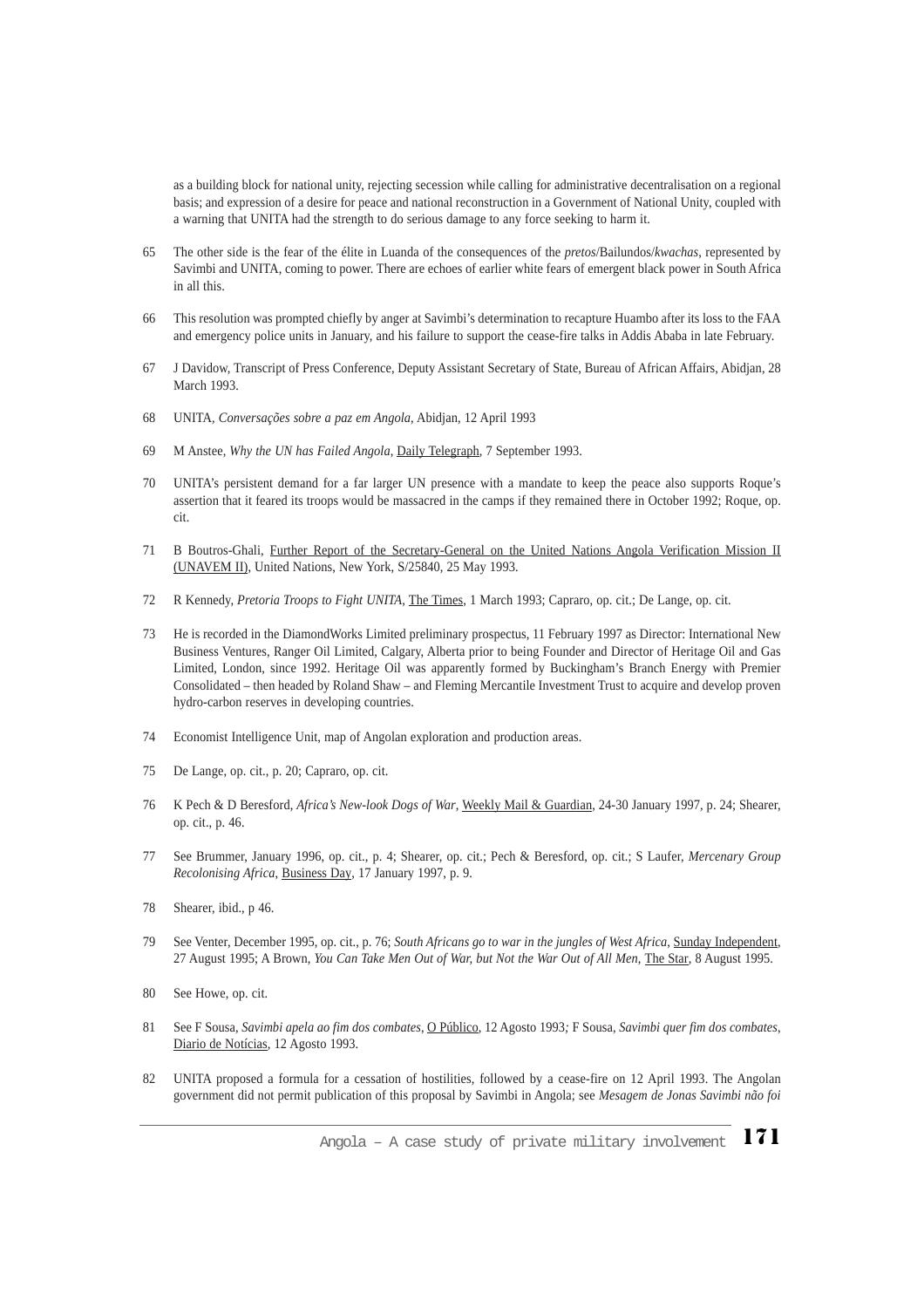*difundida no país*, *O Dia*, 13 Agosto 1993; *Apelo Indeferid'o*, O Público, 13 Agosto 1993. General de Matos responded on 14 August that the Angolan government rejected the cease-fire proposal and that the FAA would continue with air strikes against Huambo.

- 83 UNITA, *A Window of Opportunity for Peace in Angola*, Free Angola Information Service news release, Washington DC, 20 September 1993.
- 84 UNITA was laying siege to Cuíto, resulting in one of the greatest tragedies of the war.
- 85 This refers to three principles a cease-fire, resumption of the Bicesse Accords and *"… national reconciliation, to include broadened participation by UNITA at the national, provincial and local levels …"* – set as the basis for the inconclusive negotiations between 12 April and 21 May 1993, in Abidjan, under the auspices of UN Special Representative Anstee.
- 86 The purpose of the meeting was *"… to analyse the strategy of a bilateral cease-fire in Angola as well as studying other means to implement an effective cease-fire."* C Garuba, Extract from a Letter to the Chiefs of Staff of both Angolan parties, UNAVEM II military commander, 21 September 1993. Translated from Portuguese.
- 87 It is clear that the Angolan government had no incentive to agree to a cease-fire, as this would have prevented the embargo against UNITA – and in effect, the government's release from the ban on weapons sales to all Angolan belligerents under the 'triple zero' provisions of the Bicesse Accords – from coming into effect.
- 88 *"… After exhaustive discussions, the Political Commission decided to: …2. Reiterate [the Political Commission's] acceptance of the validity of September 29 and 30, 1992 electoral results while still considering them fraudulent ... 5. Maintain the ceasefire unilaterally declared by UNITA on September 20, 1993 and requests its verification by United Nations observers … 4. The UNITA Political Commission takes note of the United Nations Security Council Resolutions and reiterates its readiness to co-operate with the United Nations Secretary General [sic] Special Representative in Angola, Alioune Blondin Beye in the search for genuine and durable solution to the Angolan conflict."* Extracted from the English of the *Final Communiqué of an Extraordinary Meeting of UNITA's Political Commission*, Huambo, 6 October 1993.
- 89 UNAVEM II, Media Release, Luanda, 7 October 1993. (Translated from Portuguese.)
- 90 US Department of State, press advisory, Washington DC, 8 October 1993
- 91 Secretariat of the Angolan Council of Ministers, *Posição do Governo da República de Angola a respeito do comunicado da UNITA datado de 6/10/93,* Luanda*, aos 8 de Outubro de 1993.*
- 92 Manuvakola, then Secretary-General of UNITA, signed for Savimbi under full powers issued by fax on 19 November after Savimbi had refused to travel because of an ongoing attack on Huambo by government forces; Foreign Minister de Moura signed on behalf of President dos Santos, who was present in Lusaka.
- 93 C Crocker, *Angola: Can this Outrageous Spectacle be Stopped?,* Washington Post, 13 October 1993.
- 94 This provision of the Bicesse Accords reflected an obligation on the US, the former USSR and third parties not to provide any further war material to either of the two armed parties in Angola.
- 95 See Chapter 5.
- 96 Drogin, op. cit.; see also IISS, The Military Balance 1995/96, International Institute for Strategic Studies London, 1996.
- 97 Including night bombing and fighting capability; see Drogin, ibid.
- 98 J Muekalia, Update on the Peace Process: The Unilateral UNITA Cease-fire, Free Angola Information Service, Washington DC, 24 September 1993.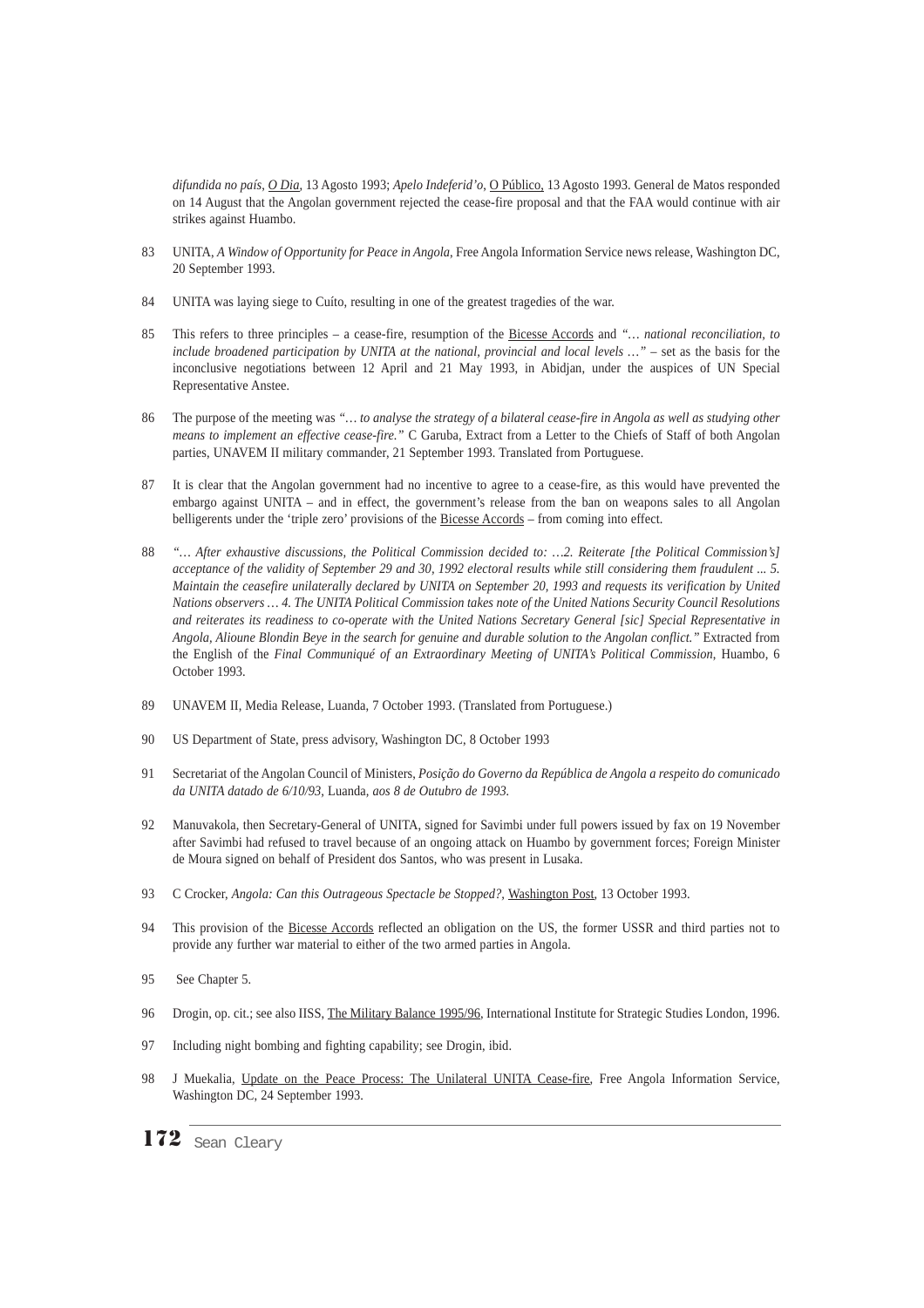- 99 According to the estimates of HRW/A, op. cit., pp. 31-32.
- 100 Ibid., p. 32.
- 101 Brummer, September 1994, op. cit.
- 102 Venter, April 1996, op. cit., pp. 59-61 and 82-85, based on interviews with Blaauw.
- 103 Shearer, op. cit., p. 48.
- 104 See Venter, 1996, op. cit.
- 105 This initially caused confusion and frustration in Washington, which believed in January 1994 that an agreement would be achieved by mid-February. Personal communication, US Department of State.
- 106 Drogin, op. cit.
- 107 Venter, April 1996, op. cit.
- 108 EO's combat role continued far longer, according to Venter, 1996, op. cit.
- 109 Shearer, op. cit., p. 48.
- 110 See DiamondWorks, Preliminary Prospectus, 11 February, 1997, pp. 9, 15-21; Pech & Beresford, op. cit.; also Grill & Dumay, op. cit.
- 111 Buckingham appears to control all the shares owned by the two Hansard entities, but the prospectus indicates that *"… under the terms of a discretionary trust, Anthony L.R. Buckingham may become a beneficial owner of up to 12,750,000 common shares."* DiamondWorks, ibid., p. 55.
- 112 Estimates of the death toll vary, though UN Special Representative Bêye's claim that 1 000 Angolans were dying each day, may be excessive.
- 113 The explanation for this destruction is the vastly greater spending on armaments by the government forces and the greater destructive efficiency that EO brought to its application. See Drogin, op. cit.; also Venter, November 1995, op. cit., pp. 23-24.
- 114 International Monetary Fund, unpublished reports, 1995; material sourced from Angolan government and IMF data.
- 115 See HRW/A, op. cit. pp. 2, 34.
- 116 Santos' enthusiasm in helping to effect Mobutu's overthrow in Zaire, followed by that of Lissouba in the Republic of Congo, in 1997 proved misplaced. Kabila was no more reliable in curbing UNITA, and the retention of Sassou-Nguesso in power in Brazzaville became too demanding and expensive for Angola's troops.
- 117 R Ndovala, *Envolvimento secreto de sul-Africanos,* Folha*,* 8*,* 24 February 1998.
- 118 There is evidence of links between UNITA and Hutu Interahamwe units and other refugees who fled into UNITAcontrolled areas of Angola ahead of Kabila's Tutsi army, former FAZ troops, Lissouba's and Kolelas' militias from Congo-Brazzaville and dissident groups from Burundi – an alliance of the dispossessed – seeking to reverse the setbacks of the past eighteen months.
- 119 Which, according to media reports, has since closed its doors and reportedly no longer provides military support services.